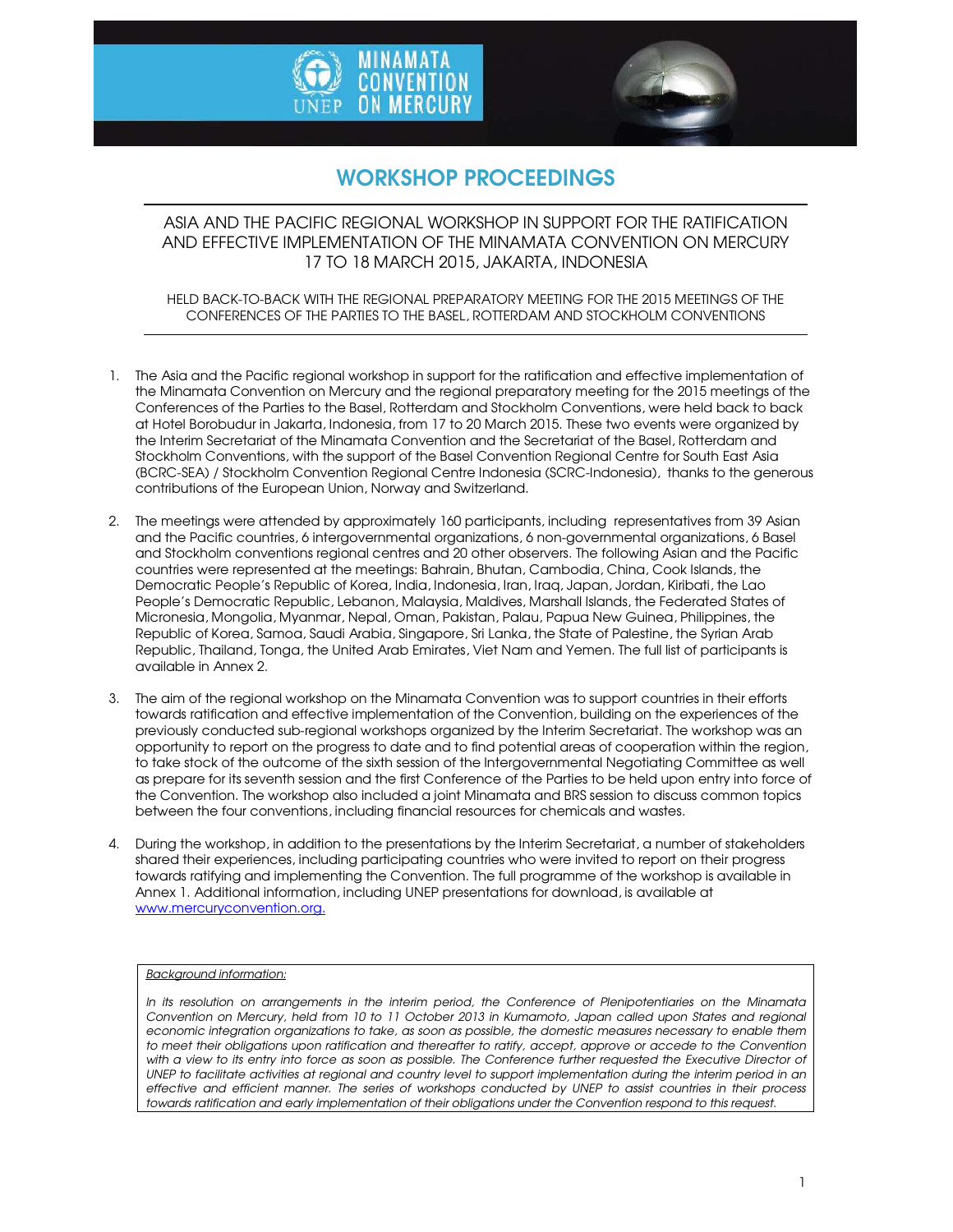



# ANNEX 1 – WORKSHOP PROGRAMME

# ASIA AND THE PACIFIC REGIONAL WORKSHOP IN SUPPORT FOR THE RATIFICATION AND EFFECTIVE IMPLEMENTATION OF THE MINAMATA CONVENTION ON MERCURY 17 TO 18 MARCH 2015, JAKARTA, INDONESIA

| <b>TUESDAY 17 MARCH 2015</b>                                                                                                   |                                                                                                                                                                                                                                                                                                                                                                                                                                 |  |
|--------------------------------------------------------------------------------------------------------------------------------|---------------------------------------------------------------------------------------------------------------------------------------------------------------------------------------------------------------------------------------------------------------------------------------------------------------------------------------------------------------------------------------------------------------------------------|--|
| $8:00 - 9:00$                                                                                                                  | Registration                                                                                                                                                                                                                                                                                                                                                                                                                    |  |
| Item 1. Joint opening of the Minamata regional workshop and the Basel, Rotterdam and Stockholm regional<br>preparatory meeting |                                                                                                                                                                                                                                                                                                                                                                                                                                 |  |
| $9:00 - 9:30$                                                                                                                  | Opening and welcome<br>⋗                                                                                                                                                                                                                                                                                                                                                                                                        |  |
| $9:30 - 10:30$                                                                                                                 | Minamata workshop objectives and organization of work<br>➤<br>Outcome of previous sub-regional workshops for the Minamata Convention held in<br>⋗<br>the region                                                                                                                                                                                                                                                                 |  |
| $10:30 - 11:00$                                                                                                                | Coffee break                                                                                                                                                                                                                                                                                                                                                                                                                    |  |
| Item 2. Outcome of INC6, preparations for INC7 and other steps towards COP1                                                    |                                                                                                                                                                                                                                                                                                                                                                                                                                 |  |
| $11:00 - 12:30$                                                                                                                | Main outcomes of INC6<br>⋗<br>Preparations for INC7 and other steps towards COP1<br>⋗<br>Update on the work of the group of technical experts to develop the guidance<br>↘<br>called for in Article 8 (Emissions)<br>Other relevant inter-sessional work and decisions<br>⋗                                                                                                                                                     |  |
| $12:30 - 14:00$                                                                                                                | Lunch break                                                                                                                                                                                                                                                                                                                                                                                                                     |  |
| Item 3. Moving towards effective implementation                                                                                |                                                                                                                                                                                                                                                                                                                                                                                                                                 |  |
| $14:00 - 15:45$                                                                                                                | Highlights of the Convention:<br>$\blacktriangleright$<br>Operational articles<br>$\circ$<br><b>Support to Parties</b><br>$\circ$<br>Information and awareness raising<br>$\circ$<br>Administrative matters<br>$\Omega$<br>Enabling activities supported by the GEF: progress to date and early lessons drawn<br>from Minamata Initial Assessments and National Action Plans on Artisanal and Small<br><b>Scale Gold Mining</b> |  |
| $15:45 - 16:00$                                                                                                                | Coffee break                                                                                                                                                                                                                                                                                                                                                                                                                    |  |
| $16:00 - 18:00$                                                                                                                | Experiences at the national level in measures taken and cooperation to prepare for<br>⋗<br>implementation                                                                                                                                                                                                                                                                                                                       |  |
| 18:15                                                                                                                          | Reception hosted by the Government of Indonesia                                                                                                                                                                                                                                                                                                                                                                                 |  |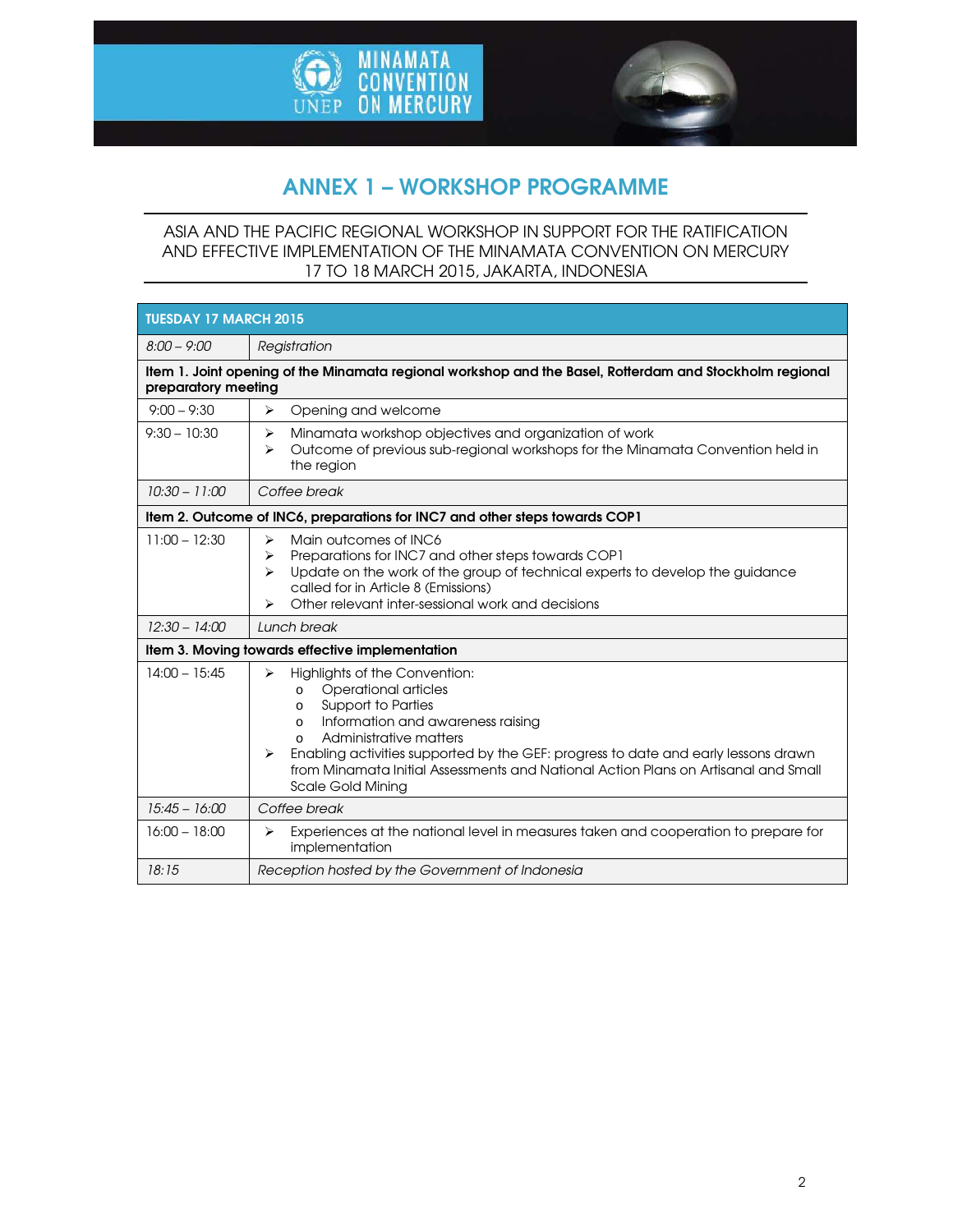



| <b>WEDNESDAY 18 MARCH 2015</b>                                                           |                                                                                                                                                                                                                                                                                                                                                                                                                                                                                                     |  |
|------------------------------------------------------------------------------------------|-----------------------------------------------------------------------------------------------------------------------------------------------------------------------------------------------------------------------------------------------------------------------------------------------------------------------------------------------------------------------------------------------------------------------------------------------------------------------------------------------------|--|
| Item 3. Moving towards effective implementation - continued                              |                                                                                                                                                                                                                                                                                                                                                                                                                                                                                                     |  |
| $9:00 - 10:45$                                                                           | $\blacktriangleright$<br>Cooperation at the regional level:<br>Areas of cooperation identified at the Minamata sub-regional workshops<br>$\Omega$<br>Ongoing cooperation activities<br>$\circ$<br>Future opportunities for cooperation in the region<br>$\circ$                                                                                                                                                                                                                                     |  |
| $10:45 - 11:15$                                                                          | Coffee break                                                                                                                                                                                                                                                                                                                                                                                                                                                                                        |  |
| Item 4. The road towards entry into force                                                |                                                                                                                                                                                                                                                                                                                                                                                                                                                                                                     |  |
| $11:15 - 12:30$                                                                          | Deposit of the legal instrument of ratification, acceptance, approval or accession:<br>⋗<br>practical steps and accompanying notifications<br>Progress in the region and experiences from countries<br>$\blacktriangleright$                                                                                                                                                                                                                                                                        |  |
| $12:30 - 14:00$                                                                          | Lunch break                                                                                                                                                                                                                                                                                                                                                                                                                                                                                         |  |
| Item 5. Contribution from the region to the ad hoc working group of experts on financing |                                                                                                                                                                                                                                                                                                                                                                                                                                                                                                     |  |
| $14:00 - 15:30$                                                                          | Mandate of the ad hoc working group of experts on financing<br>➤<br>Views from the region on the work of the ad hoc working group of experts on<br>⋗<br>financing                                                                                                                                                                                                                                                                                                                                   |  |
| 15:30-15:45                                                                              | Coffee break                                                                                                                                                                                                                                                                                                                                                                                                                                                                                        |  |
| conventions                                                                              | Item 6. Joint session between the Minamata Convention and the Basel, Rotterdam and Stockholm                                                                                                                                                                                                                                                                                                                                                                                                        |  |
| $15:45 - 17:45$                                                                          | Facilitating financial resources for chemicals and wastes (Integrated Approach,<br>⋗<br>Special Programme, GEF)<br>International cooperation and coordination (Minamata Convention, Basel,<br>⋗<br>Rotterdam and Stockholm conventions, SAICM, sustainable development goals)<br>Waste issues of common concern<br>⋗<br>Experience at the national and regional level in cooperation and coordination<br>⋗<br>towards implementation of the Basel, Rotterdam, Stockholm and Minamata<br>Conventions |  |
| Item 7. Closure of the Minamata regional workshop                                        |                                                                                                                                                                                                                                                                                                                                                                                                                                                                                                     |  |
| $17:45 - 18:00$                                                                          | Final remarks and closure<br>$\blacktriangleright$                                                                                                                                                                                                                                                                                                                                                                                                                                                  |  |

*--------------------------------------------------------------* 

*The regional workshop to support the ratification and effective implementation of the Minamata Convention on Mercury was followed by the regional preparatory meeting for the 2015 meetings of the Conferences of the Parties to the Basel, Rotterdam and Stockholm Conventions, held on Thursday 19 and Friday 20 March 2015. For further information on this meeting, please visit: http://synergies.pops.int/2015COPs/RegionalPreparatoryMeetings/AsiaandPasific,1720March2015/tabi d/4328/language/en-US/Default.aspx* 

*--------------------------------------------------------------*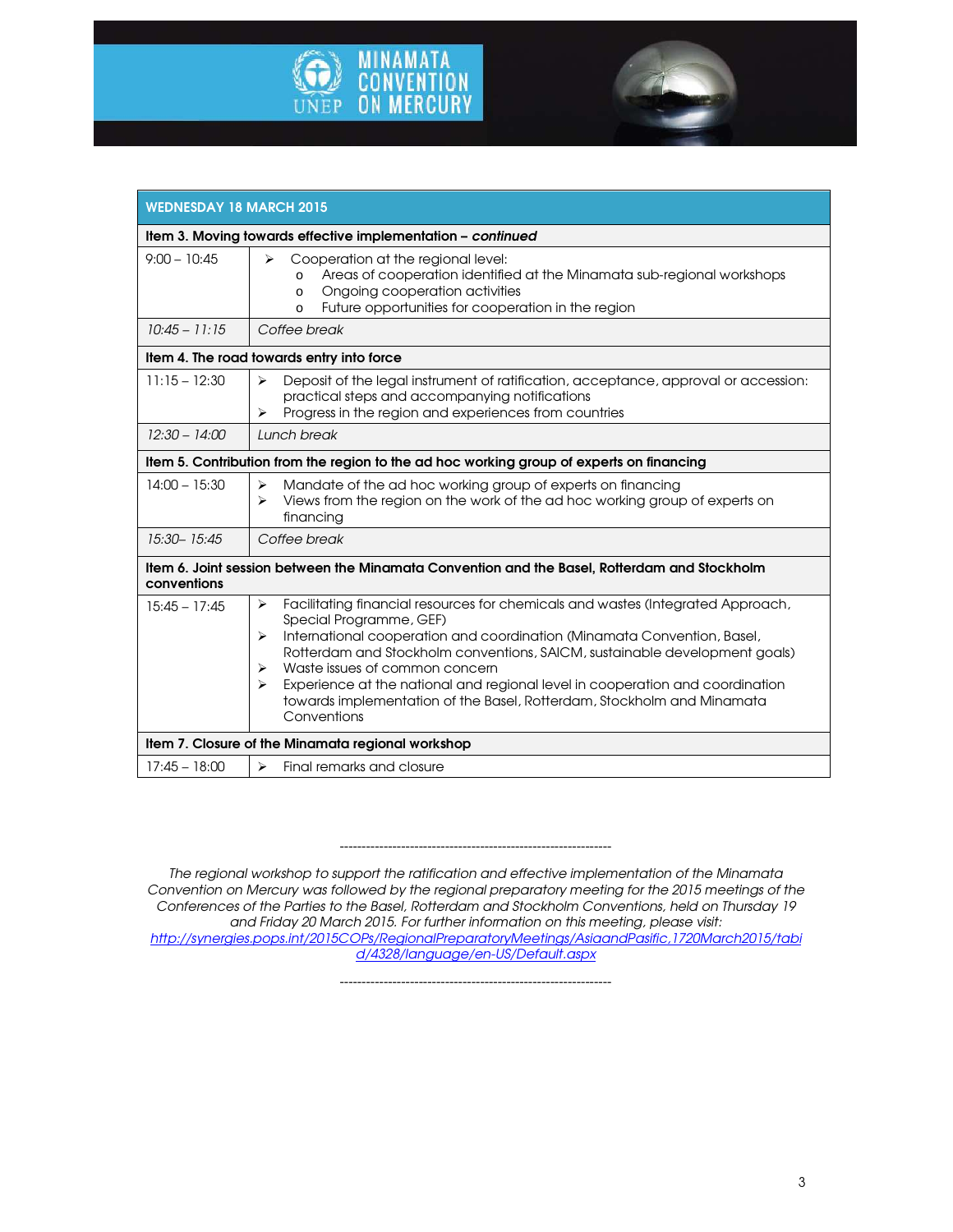



# ANNEX 2 – LIST OF PARTICIPANTS

REGIONAL WORKSHOP IN SUPPORT FOR THE RATIFICATION AND EFFECTIVE IMPLEMENTATION OF THE MINAMATA CONVENTION ON MERCURY AND REGIONAL PREPARATORY MEETING FOR THE 2015 MEETINGS OF THE CONFERENCES OF THE PARTIES TO THE BASEL, ROTTERDAM AND STOCKHOLM CONVENTIONS FOR THE ASIA AND PACIFIC REGION 17 TO 20 MARCH 2015, JAKARTA, INDONESIA

# **GOVERNMENTS**

# Bahrain

Mr. Abdulkarim Hasan Rashed Head, Recycling & Waste Treatment Unit / SAICM, Project Technical Manager Assessment and Environmental Control **Directorate** Supreme Council for Environment P.O. Box 18233 Bahrain Mall Bahrain Tel: +973 17 386 595 Fax: +973 17 920 213 E-mail: kme2001@hotmail.com / arashed@sce.gov.bh

# Bhutan

Mr. Tenzin Khorlo Chief Environment Officer Environment Service Division National Environment Commission Secretariat Choezong Lham P.O. Box 466 Thimphu Bhutan Tel: +975 2 326588 Fax: +975 2 323 385 E-mail: tkhorlo@nec.gov.bt / tkhorlo@hotmail.com

Mr. Kunzang Rinzin Legal Officer Legal Services National Environment Commission Secretariat Choezong Lham P.O.Box No. 466 466 Thimphu Bhutan Tel: +975 2 324323 Fax: +975 2 323385 E-mail: kunzangrinzin@nec.gov.bt

# Cambodia

Mr. Heng Nareth **Director** Department of Environmental Pollution Control Ministry of Environment 48, Samdech Preah Sihanouk Tonle Bassac, Chamkarmon Phnom Penh Cambodia Tel: +855 12 926 108 Fax: +855 23 987 880 E-mail: heng.nareth@online.com.kh

Mr. Chea Sokhon Vice-Chief, Agricultural Material Standard **Office** Department of Agricultural Legislation Ministry of Agriculture, Forestry and Fisheries No.200, PreahNorodom Blvd, TonleBasak, Khan Chamkarmon Phnom Penh Cambodia Tel: +855 11 956577 E-mail: sokhon2chea@yahoo.com

Mr. Chin Sothun Vice Chief, Office of Solid Waste and Hazardous Substances Management and Resposible for Implementation of Basel Convention Environmental Pollution Control Department Ministry of Environement 48, Samdech Preah Sihanouk Tonle Bassac, Chamkarmon 855 Phnom Penh Cambodia Tel: +858 77 43 40 32 Fax: +855 23 98 78 90 E-mail: chinsothun@gmail.com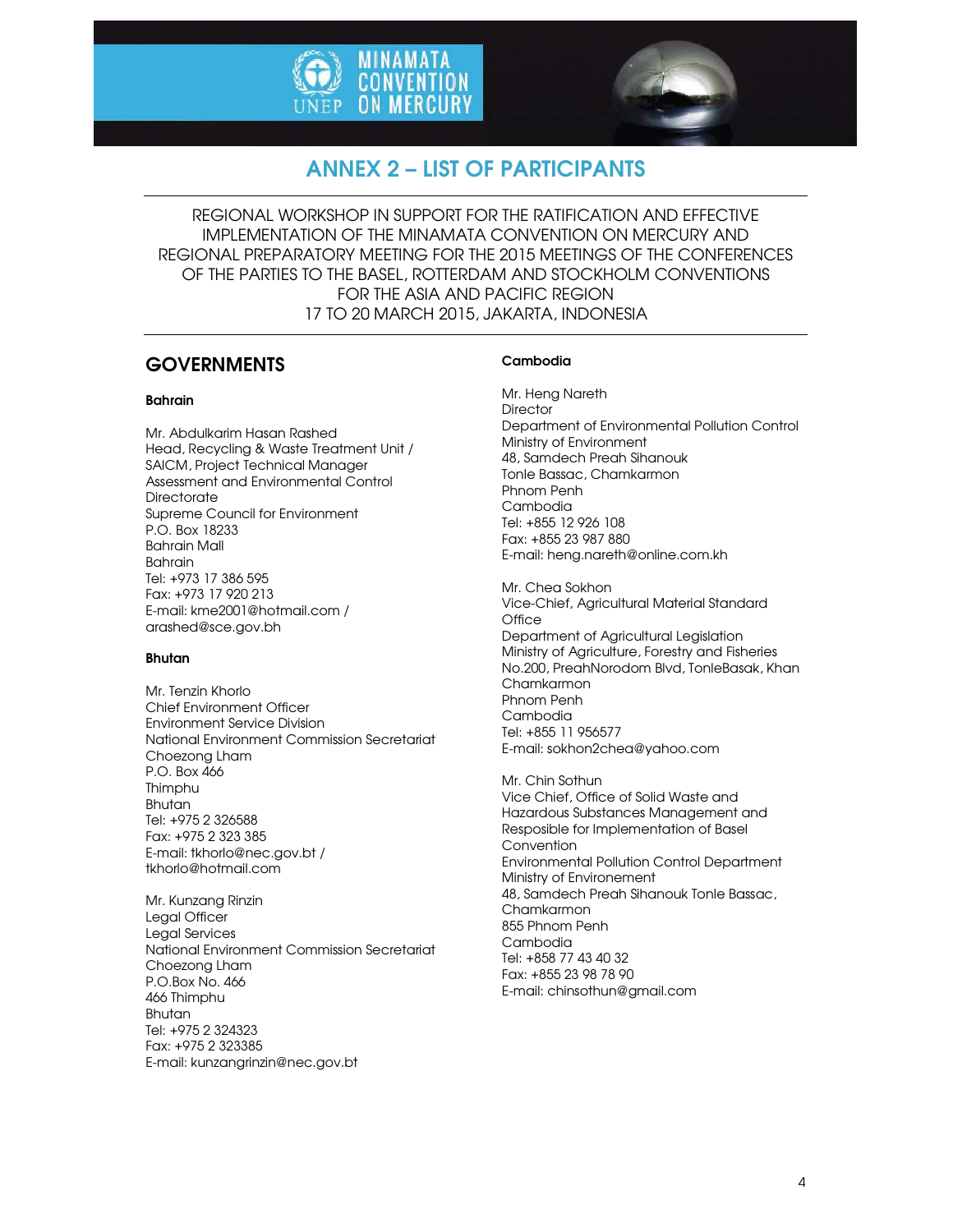

### China

Ms. Xu Han Program Officer, Chemicals Environmental Management Division Department of Pollution Prevention and Control Ministry of Environmental Protection No. 115 Xizhimennei Nanxiaojie, Xicheng District 100087 Beijing China Tel: +86 10 66556259 Fax: +86 10 66556287 E-mail: han.xu@mepfeco.org.cn

Ms. Dingding Shao Program Officer Department of International Cooperation Ministry of Environmental Protection 115, Xizhimennen, Nanxiaojie, Xicheng District 100035 Beijing China Tel: +86 10 6655 6516 Fax: +86 10 6655 6513 E-mail: dio.dic@mep.gov.cn / shao.dingding@mepfeco.org.cn

Mr. Yingxian Xia Deputy Director Division of International Organizations and Conventions / Department of International Cooperation Ministry of Environmental Protection No. 115 Xizhimennei Nanxiaojie 100035 Beijing China Tel: +86 10 665 565 18 Fax: +86 10 665 565 13 E-mail: xia.yingxian@mep.gov.cn

Ms. Caili Zhang Program Assistant Foreign Economic Cooperation Office Ministry of Environmental Protection No. 5 Houyingfang Hutong, Xicheng District 100035 Beijing China Tel: +86 108 226 8581 Fax: +86 108 220 0527 E-mail: zhang.caili@mepfeco.org.cn

# Cook Islands

Mr. Joseph Brider Deputy Director National Environment Service P.O. Box 371 Avarua Cook Islands Tel: +682 21 256 E-mail: joseph.brider@cookislands.gov.ck

Mr. Vavia Tangatataia Operations Manager Compliance Division National Environment Service Avarua P.O. Box 371 Rarotonga Cook Islands Tel: +682 212 56 Fax: +682 222 56 E-mail: vavia.tangatataia@cookislands.gov.ck / vavia@environment.org.ck

Mr. Vaitoti Tupa **Director** Cook Islands National Environment Service Cook Islands Government Avarua P.O. Box 371 Rarotonga Cook Islands Tel: +682 212 56 E-mail: vaitoti.tupa@cookislands.gov.ck / vaitoti@oyster.net.ck

#### Democratic People's Republic of Korea

Mr. Hyon Kuk Kim Deputy Director Department of Environment Protection Ministry of Land and Environment Protection Kwangbok-Dong, Mangyongdae District P.O. Box 63 Pyongyang Democratic People's Republic of Korea Tel: +850 2 381 8340 E-mail: guktodae@star-co.net.kp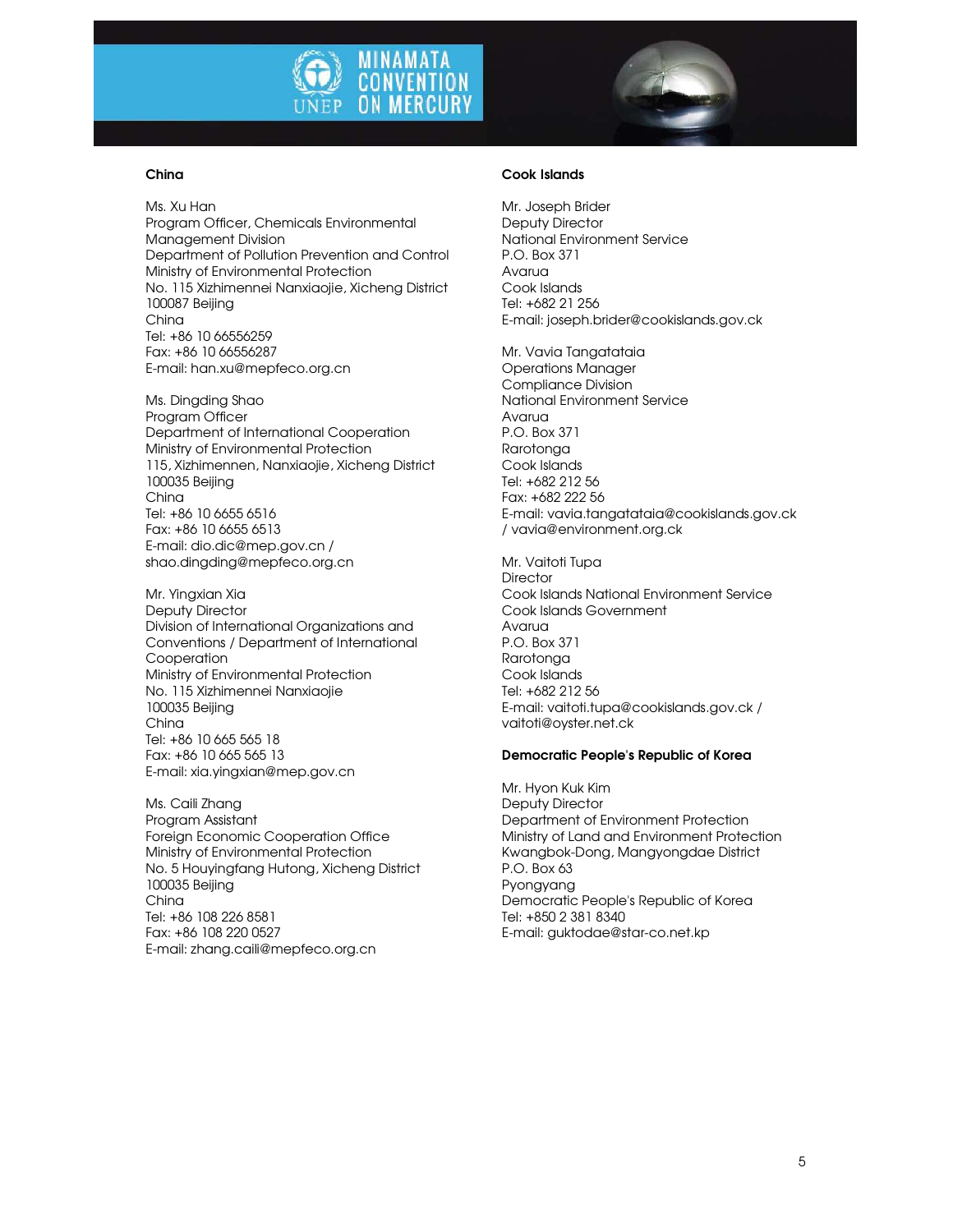

Mr. Jong Chol Kim Desk Officer Department of External Economic and Cooperation Ministry of Land and Environment Protection Kwangbok-Dong, Mangyongdae District P.O. Box 63 Pyongyang Democratic People's Republic of Korea Tel: +850 2 381 8340 E-mail: Guktodae@star-co.net.kp

#### India

Ms. Shruti Rai Bhardwaj Joint Director HSM Division Ministry Of Environment, Forests And Climate Change Indira Paryavaran Bhawan, 2nd Floor, Jal Wing, Jor Bagh Road, Aliganj 110003 New Delhi India Tel: +91 11 246 953 33 Fax: +91 11 246 953 33 E-mail: shruti.rai@nic.in

Mr. Ram Niwas Jindal **Director** Hazardous Substances Management Division Ministry of Environment, Forests and Climate Chanae Room no 206, Indira Paryavaran Bhawan, 2nd Floor, Jal Wing, Jor Bagh Road, Aliganj 110003 New Delhi India Tel: +91 11 2469 5325 Fax: +91 11 246 953 87 E-mail: rnjindal@yahoo.com / ram.jindal@nic.in

Mr. W. Bharat Singh Joint Director Hazardous Substances Management Division Ministry of Environment, Forest and Climate Change Level-2, Jal Wing Indira Paryavaran Bhawan, Jor Bagh, Aliganj 110003 New Delhi India Tel: +91 1124 6953 38 Fax: +91 1124 6953 38 E-mail: w.bharat@nic.in

# Indonesia

Ms. Yun Insiani Assistant Deputy for Hazardous and Toxic Substances Management Ministry of Environment and Forestry JI. DI. Panjaitan, Kebon Nanas JAT 13000 P.O. Box 7777 13410 Jakarta Indonesia Tel: +62 21 8517148 Fax: +62 21 8517147 E-mail: yun\_insiani@yahoo.com

Ms. Lana Isaria Deputy Director Directorate for Mineral and Coal Techniques and Environment Ministry of Energy and Mineral Resources JI. Prof. Dr. Soeporno SH no.10 Tebet 12870 Jakarta Indonesia Tel: +62 21 8307836 Fax: +62 21 8307838 E-mail: isaria@yahoo.com

Ms. Emmy Suryandari Head of Global Environment Subdivision Center for Green Industry and Environment Assesment Ministry of Industry Jl Gatot Subroto Kav 52-53, 20th Floor Jakarta Indonesia Tel: +62 21 52 52 746 Fax: +62 21 52 52 746 E-mail: emmy.suryandari@yahoo.com

Ms. Carolina Tinangon Deputy Director Directorate of Economic, Development, and Environmental Affairs Ministry of foreign affairs Ex.BP7 building 6th Floor Jl. Taman Pejambon No.6 10110 Jakarta Indonesia Tel: +62 21 384 86 26 Fax: +62 21 385 73 15 E-mail: c.tinangon@kemlu.go.id / ctinangon@gmail.com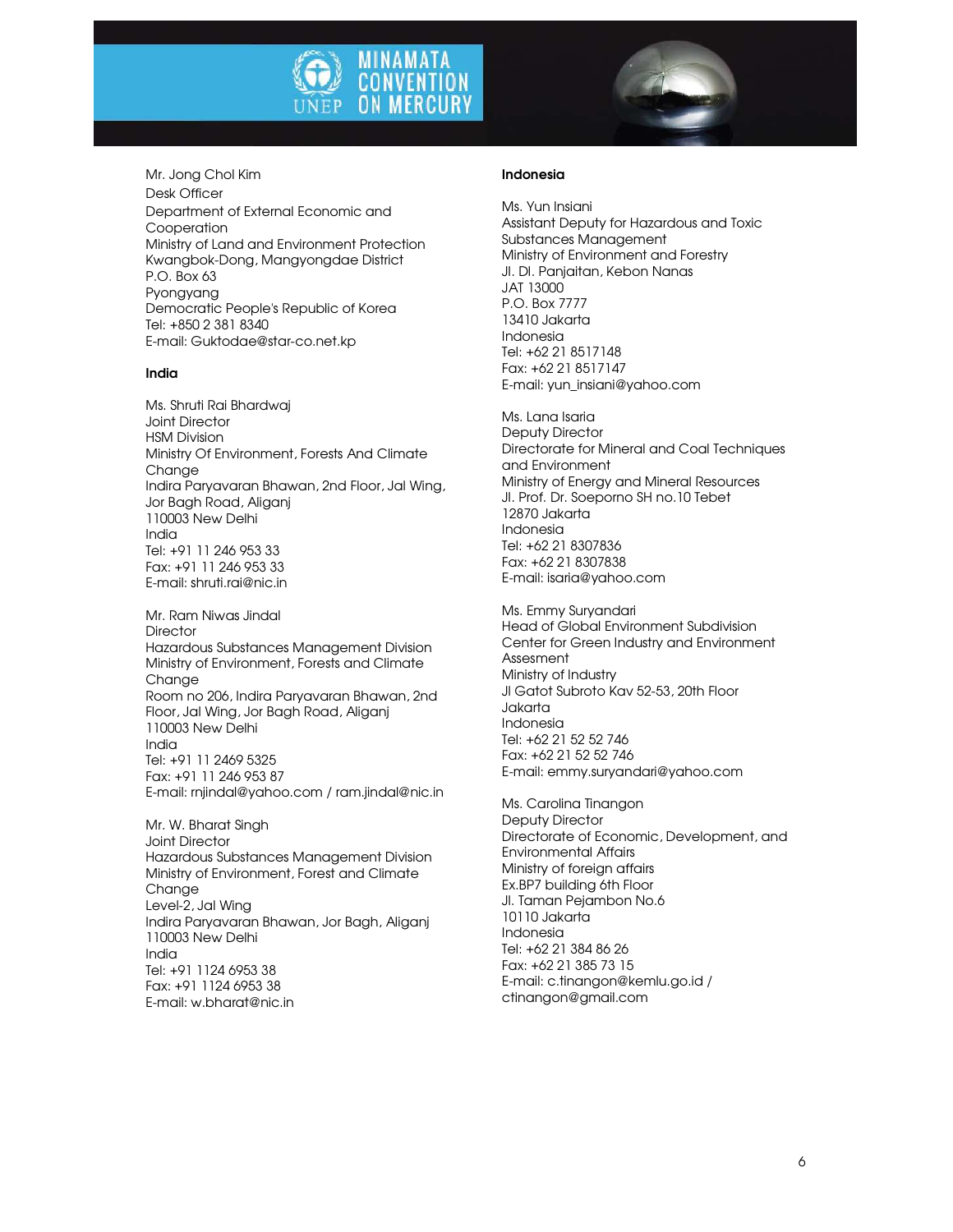

#### Iran

Mr. Ali Ansari Expert of International Affairs Department of the Environment Pardisan Eco-Park, Hakim Exp. Way Between Noory and Yadegar Exp. Way 14155-7383 Tehran Iran Tel: +98 21 4278 1321 Fax: +98 21 8823 3376 E-mail: ansari-3352@yahoo.com

Mr. Seyed Behzad Mousavi Deputy of Chemical Pesticides Chemical and Biological Central Bureau Plant Protection Organization Agricultural garden, Yemen Ave. 6 Chamran highway **Tehran** Iran Tel: +98 2122402712 Fax: +98 2122403197 E-mail: sjbm19@yahoo.com

Ms. Katayoon Nematpour Deputy Director General (HSE Expert) HSE Office Ministry of Industries, Mines and Trade No. 33 Kalantary Ave Nedjalohi Ane. **Tehran** IranTel: +98 21 81774097 Fax: +98 21 88906980 E-mail: kenviron2000@yahoo.com

#### Iraq

Ms. Taghreed Al-Nuaimi Senior Chief Chemist, Focal Point to Basel **Convention** Assement and Monitoring Service Department Ministry of Environment Al-Magrib Street Baghdad Iraq Tel: +964 790 272 7426 E-mail: alnuaimi\_reed@yahoo.com / t\_chem\_env@hotmail.com

Ms. Raya Kadhim Senior Engineer International Environment relations Ministry of Environment Al-Waziriya Maghreb Street Baghdad Iraq Tel: +96 47809757554 E-mail: chengraya@yahoo.com

#### Japan

Ms. Mayuka Ishida Global Environment Division / International Cooperation Bureau Ministry of Foreign Affairs 2-2-1 Kasumigaseki, Chiyoda-ku 100-8919 Tokyo Japan Tel: +81 3 5501 8245 Fax: +81 3 5501 8244 E-mail: mayuka.ishida@mofa.go.jp

Mr. Mineo Takatsuki Professor Waseda University 4-16-46, Sekimachikita Nerima-ku 177 0051 Tokyo Japan Tel: +81 3 5934 2085 Fax: +81 3 59342085 E-mail: takatsuki-mineo@outlook.com

Mr. Shuji Tamura Director for Chemical Management Policy (International Affairs) Chemical Management Policy Division Ministry of Economy, Trade and Industry 1-3-1 Kasumigaseki, Chiyoda-ku 100-8901 Tokyo Japan Tel: +81 3 3501 0080 Fax: +81 3 3580 6347 E-mail: tamura-shuji@meti.go.jp

Ms. Sachiko Tsukahara Section Chief Office of Waste Disposal Management Ministry of the Environment 1-2-2 Kasumigaseki, Chiyoda-ku 100-8975 Tokyo Japan Tel: +81 355 013 157 Fax: +81 335 938 264 E-mail: sachiko\_tsukahara@env.go.jp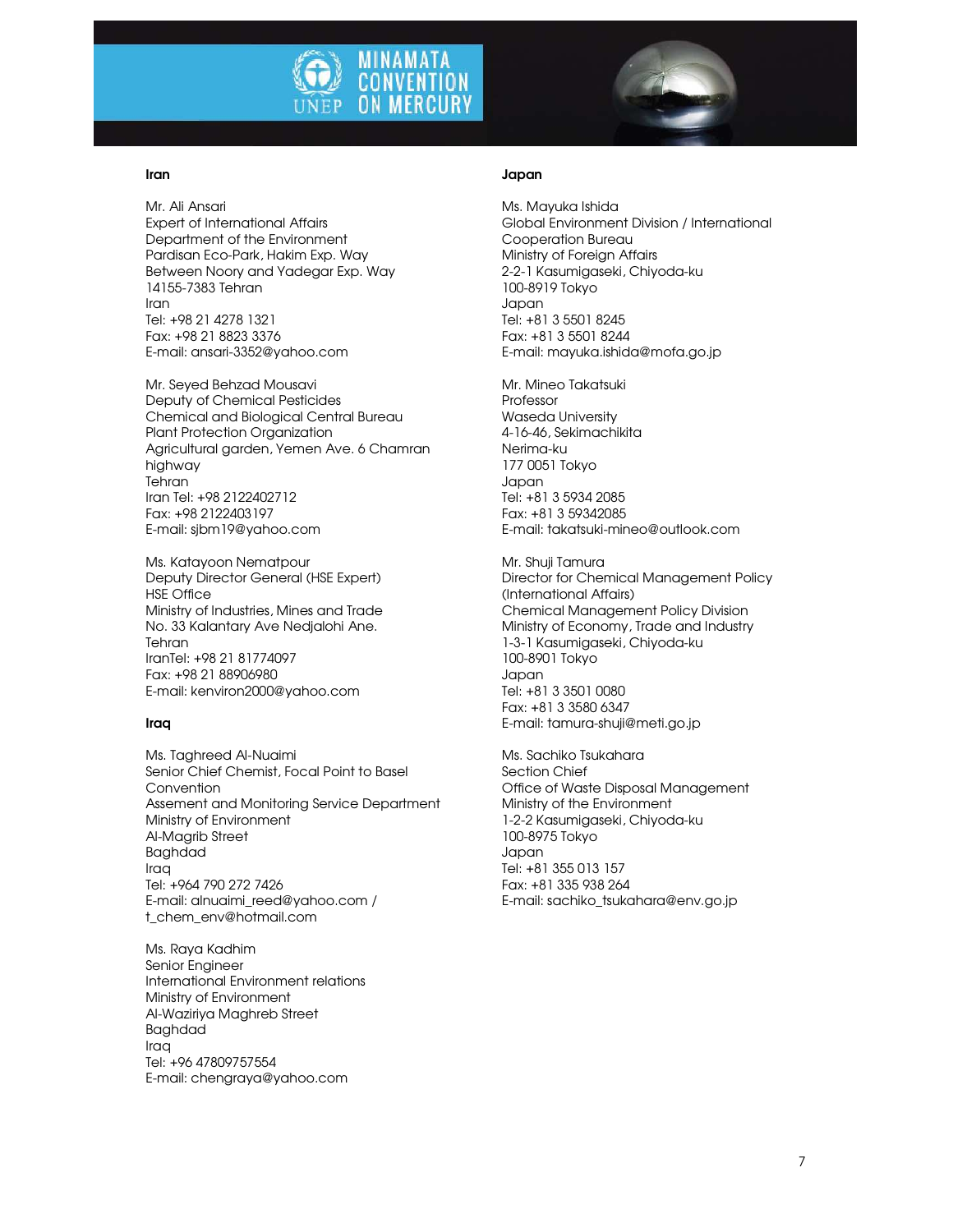

#### Jordan

Mr. Mousa Al Hazaimeh Minister Advisor Ministry of Environment Om Ahaineh, King Street Faisal Bin Abdelazez Jordan Tel: +962 79 55 22 858 E-mail: mousahazaimh@yahoo.com

Mr. Mohammed Oglah Hussein Khashashneh **Director** Hazardous Substances and Waste Management Directorate Ministry of Environment King Faisal bin Abdel Aziz Street 83 P.O. Box 1408 11941 Amman Jordan Tel: +962 6 556 0113 x 140 Fax: +962 6 552 1943 E-mail: mkhashashneh@yahoo.com / mkhashashneh@moenv.gov.jo

Mr. Naseem Onizat Minister Advisor Ministry of Environment Om Otaineh, King Faisal bin Abdel Azez 86 11941 Amman Jordan Tel: +962 655 60 113 Fax: +5521943 E-mail: naseemon@hotmail.com

### Kiribati

Mr. Teema Biko Waste Management Officer Environment and Conservation Divison Ministry of Environment, Lands and Agriculture Development P.O. Box 234 Bikenibeu, Tarawa Kiribati Tel: +686 28 000 Fax: +686 28334 E-mail: teemab@environment.gov.ki

Mr. Taulehia Pulefou Pollution Control Officer Environment and Conservation Division Ministry of Environment, Lands and Agricultural **Development** P.O.Box 234 Bikenibeu Kiribati Tel: +686 28 000 E-mail: taulehiap@environment.gov.ki

Mr. Kautunimakin Tekanene Environment Inspector Environment and Conservation Division Ministry of Environment, Lands and Agricultural Development P.O.Box 234 Bikenibeu Kiribati Tel: +686 28 000 E-mail: kautut@environment.gov.ki

# Lao People's Democratic Republic

Mr. Khonekeo Kingkhambang Deputy Director of Division Lao National Mekong Committee Secretariat Ministry of Natural Resources and Environment Nahydiao Rd, Government's Office 1000 Vientiane Lao People's Democratic Republic Tel: +856 21 260983 Fax: +856 21 260984 E-mail: khonekeoit@yahoo.com / k\_khonekeo@wrea.gov.la

Mr. Phengkhamla Phonvisai Director of Division Pollution Control Department Ministry of Natural Resources and Environment Nahydiao Rd, Government's Office 1000 Vientiane Lao People's Democratic Republic Tel: +856 21 243701 Fax: +856 21 243700 E-mail: phonvisai@gmail.com

# Lebanon

Ms. Sabine Barakat Environmental Specialist Environmental Technology/ Chemical Safety Ministère de l'Environnement Lazarieh Center, 7th Floor, Room 7-43 P.O.Box 11/2727 Beirut Lebanon Tel: +961 767 562 02 Fax: +961 197 6535 E-mail: s.barakat@moe.gov.lb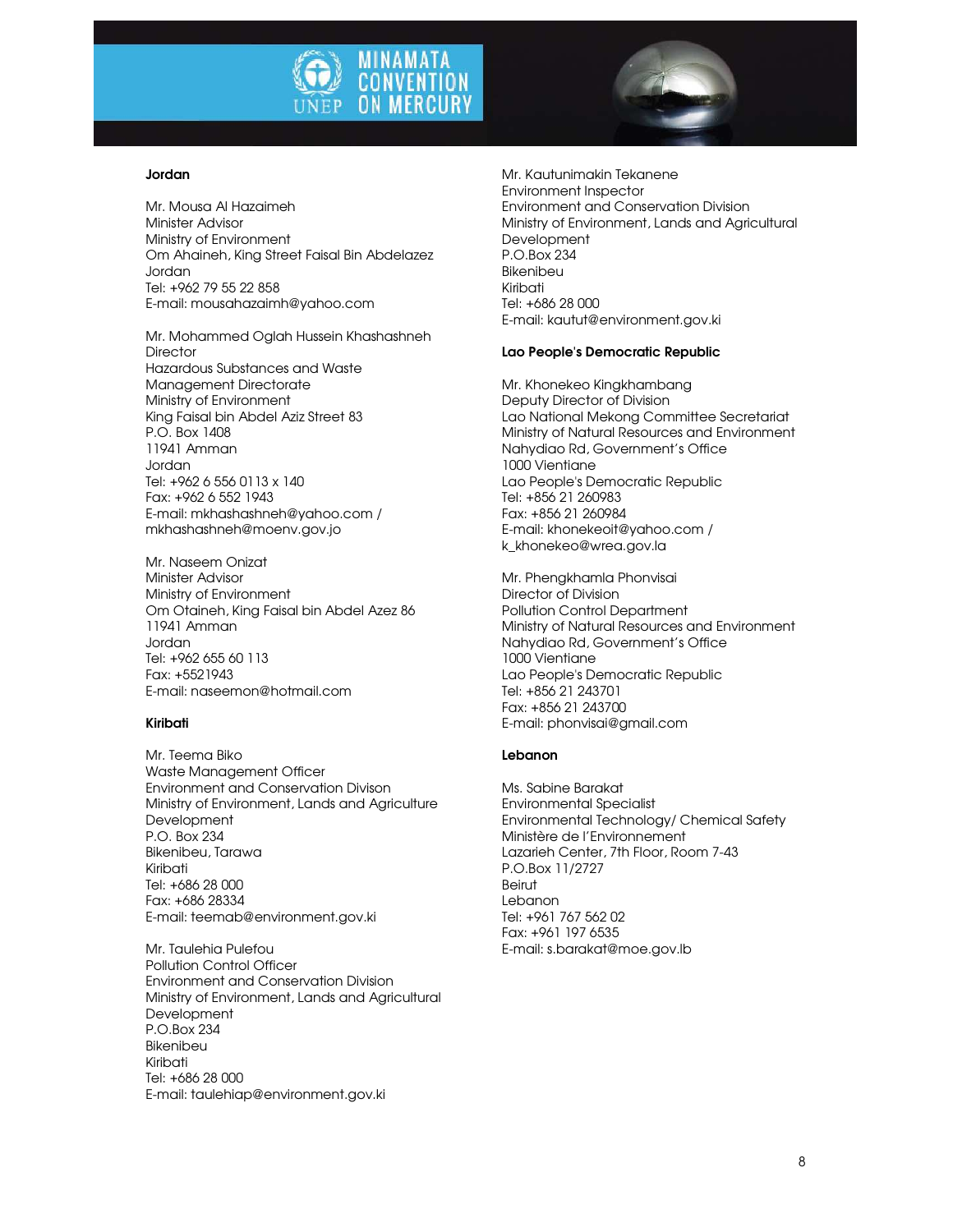

#### Malaysia

Ms. Fatimah Md Anwar Principal Assistant Director Approval Section, Department of Agriculture Pesticides Board 4-6 Floor, Wisma Tani Jalan Sultan Salahuddin 50632 Kuala Lumpur Malaysia Tel: +603 2030 1491 Fax: +603 2691 7551 E-mail: fatimahmdanwar@doa.gov.my

Mr. Che Kodir Baharum Principal Assistant Secretary Conservation and Environment Management Division Ministry of Natural Resources and Environment No. 25 Persiaran Perdana, Presint 4 62574 Putrajaya Malaysia Tel: +60 8886 1126 Fax: +60 8888 4473 E-mail: chekodir@nre.gov.my

Ms. Norhazni Mat Sari **Director** Hazardous Substainces Division Department of Environment Malaysia Level 1-4, Podium Block 2&3, Wisma Sumber Asli, Precint 4 62574 W.P.Putrajaya Malaysia Tel: +603 8871 2117 Fax: +603 8888 6123 E-mail: nhz@doe.gov.my

#### **Maldives**

Mr. Mauman Abdul Rasheed Project Officer Environement Department Ministry of Environement and Energy Green Building, Handhuvaree Hingun Maafannu 20392 Malé **Maldives** Tel: +960 301 8369 Fax: +960 301 8301 E-mail: mauman.abdulrasheed@environment.gov.mv

Ms. Aminath Nizar Engineer Waste Management and Pollution control Section / Solid Waste Management Unit Environmental Protection Agency Handhuvaree Hingun 20392 Malé **Maldives** Tel: +960 333 5949 Fax: +960 333 5953 E-mail: aminath.nizar@epa.gov.mv

Ms. Fazeela Ahmed Shaheem Legal Officer Environment Department Ministry of Environment and Energy Green Building, Handhuvaree HIngun, Maafannu 20392 Male Maldives Tel: + 960 3018 370 Fax: +960 3018 301 E-mail: fazeela.shaheem@environment.gov.mv

#### Marshall Islands

Mr. Laurence Edwards Legal Counsel RMI Environmental Protection Authority (RMIEPA) P.O. Box 1322 96960 Majuro Marshall Islands Tel: +1 692 625 3035 Fax: +1 692 625 5202 E-mail: laurence.edwards.ii@gmail.com / leeiiesq@rmiepa.com

Mr. Odrikawa Jatios Chief Environmental Specialist-Ebeye Deputy General Manager Environmental Protection Agency P.O. Box 5223 96970 Ebeye Marshall Islands Tel: +692 329 4787 Fax: +629 329 3787 E-mail: kjatios@hotmail.com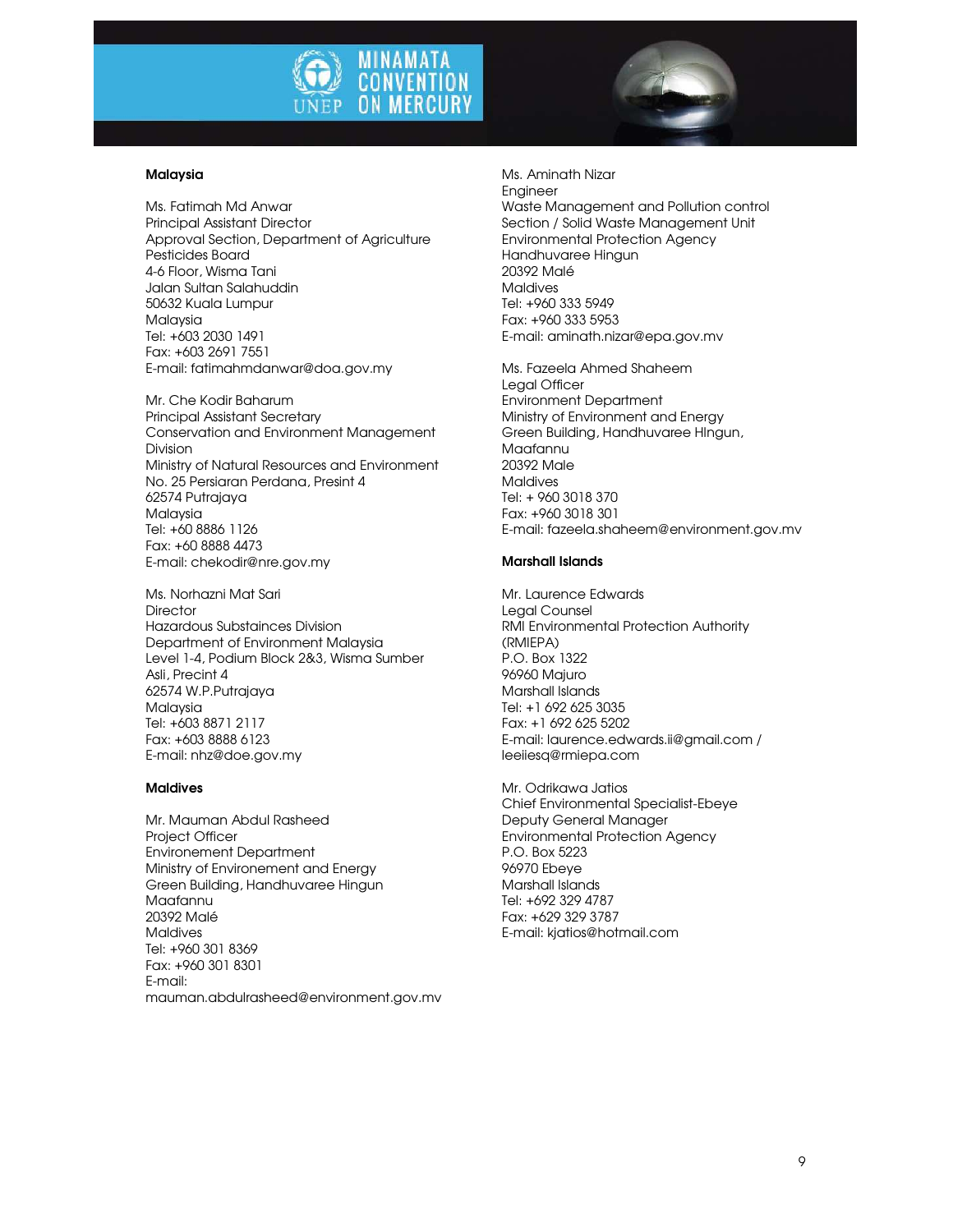



#### Micronesia (Federated States of)

Mr. Carlson Apis Assistant Secretary Division of Asia, Pacific, Africa and Multilateral Affairs Department of Foreign Affairs P.O. Box PS-123 96941 Pohnpei Micronesia (Federated States of) Tel: +691 920 2544 E-mail: carl\_apis@hotmail.com

#### Mongolia

Ms. Dorjsuren Ariuntuya **Officer** International Cooperation Division Ministry of Environment Tel: +976 51 26 33 41 Fax: E-mail: ariuntuya@mne.gov.mn

Ms. Lkhasuren Jargalsaikhan Secretary of National Council and Chair of National Council's Office National Chemicals Management Council Ministry of Environment and Green Development Government Building II United Nation's Street 5/2 15160 Ulaanbaatar Mongolia Tel: +976 51 266528 Fax: +976 51 266528 E-mail: jargalsaikhan@mne.gov.mn / l\_jargals@yahoo.com

Mr. Tulga Mendjargal Department of Environment and Natural **Resources** Ministry of Environment and Green Development Government Building II United Nations Street 5/2 15160 Ulaanbaatar Mongolia Tel: +976 51 266 426 E-mail: tulgam@mne.gov.mn / stulgam@yahoo.com

#### Myanmar

Mr. Min Maw Deputy Director Environmental Conservation Department Ministry of Environmental Conservation and Forestry Building No. 53 Nay Pyi Taw Myanmar Tel: +95 67 431319 Fax: +95 67 431322 E-mail: mingmaoforester@gmail.com / dg.ecd@moecaf.gov.mm

Ms. Kyi Kyi Myint **Director** Pollution Control Division Environmental Conservation Department Ministry of Environmental Conservation and Forestry Building No. 53 Nay Pyi Taw Myanmar Tel: +95 57 43 13 20 Fax: +95 67 43 13 22 E-mail: env.myan@mptmail.net.mm / dg.ecd@moecaf.gov.mm

Mr. Tin Aung Win Assistant Director, Pollution Control Division Environmental Conservation Department Ministry of Environmental Conservation and Forestry Room 32, Building 142, Kha Yay Residential Area, Pyin Nyar Thate Hti Quarter Nay Pyi Taw Myanmar Tel: +95 9 256122123 Fax: +96 067 431322 E-mail: tinaungwin.env@gmail.com

# **Nepal**

Mr. Govinda Prasad Kharel Under Secretary / Senior Divisional Engineer Environment Standard Formulation Ministry of Science, Technology and **Environment** Kathmandu **Nepal** Tel: +977 1 4211743 Fax: +977 1 4211954 E-mail: hksshrestha@gmail.com / gpkharel@gmail.com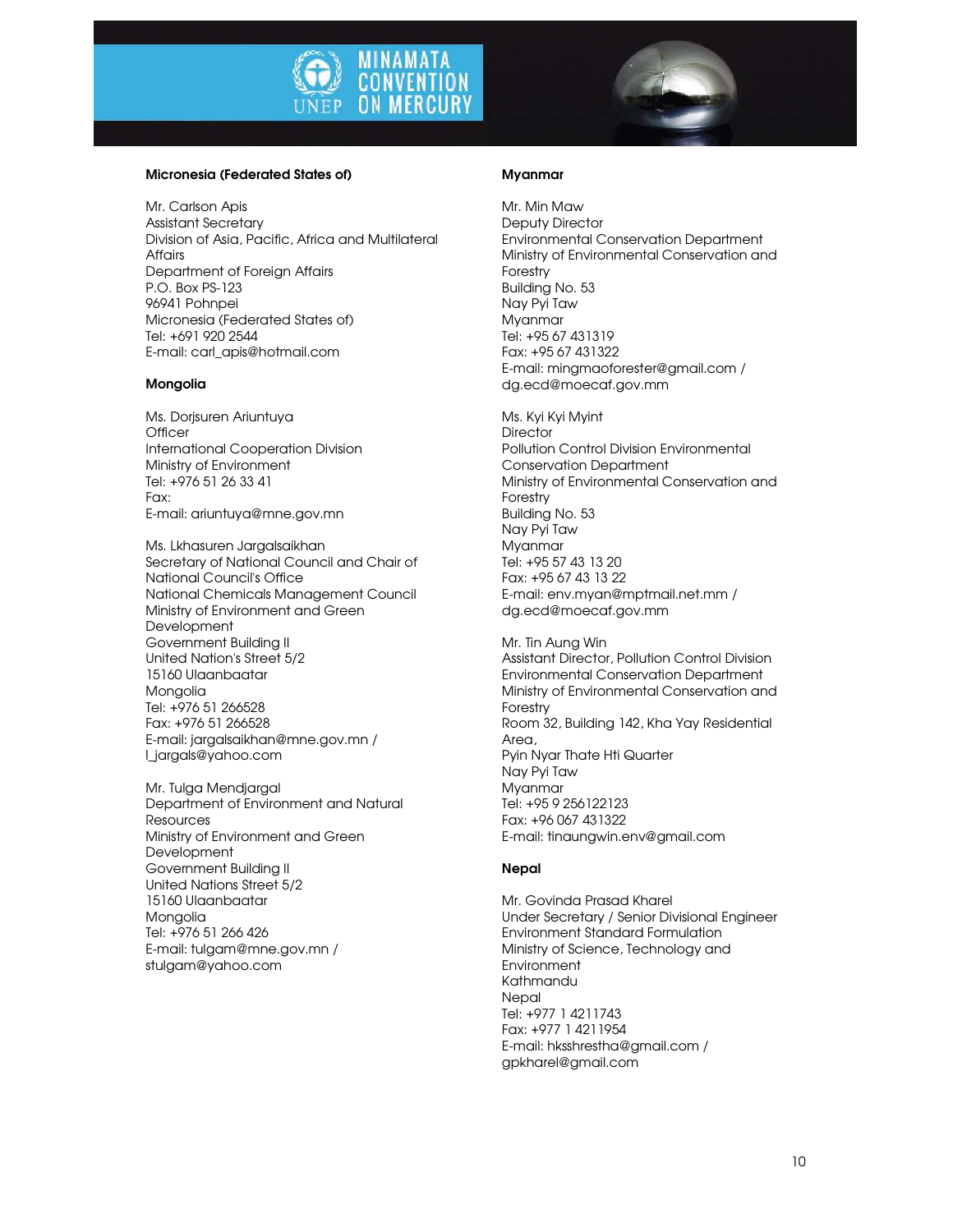



Mr. Jhanak Kumar Khatri Under Secretary Planning, Monitoring and Budget Coordination Section Ministry of Science, Technology and **Environment** Singh Durbar Kathmandu **Nepal** Tel: +977 1 4200180 Fax: +977 1 4211954 E-mail: khatrijhanak@yahoo.com

### Oman

Mr. Badar Nasser Issa Al-Hashmi Head of Data and Licences Section Department of chemicals Ministry of Environment and Climate Affairs P.O. Box 323 100 Muscat Oman Tel: +968 2440 4776 Fax: +968 2440 4796 E-mail: bfr303@hotmail.com

Mr. Hisham Al-Siyabi Environment affairs Technician Department of Chemicals Ministry of Environment and Climate Affairs P.O.Box 323 100 Muscat Oman Tel: +968 244 047 81 Fax: +968 244 047 96

Ms. Bathayana Al-Shekaili Environment Inspector Chemical Classification Section / Chemical **Department** Ministry of Environment and Climate Affairs P.O.Box 323 100 Muscat Oman Tel: +968 944 77 659 Fax: +968 244 796 E-mail: bathayana.alshekaili@meca.gov.om

# Pakistan

Mr. Zaigham Abbas Deputy Director (Chemical) International Cooperation Wing Ministry of Climate Change LG & RD Complex, 4th Floor, Room 410 Sector G-5/2, Local Government Building 44000 Islamabad Pakistan Tel: +92 51 924 5536 Fax: +92 51 924 5524 E-mail: mzaigham75@yahoo.com

Mr. Iftikhar-ul-Hassan Shah Joint Secretary (International Cooperation) Climate Change Division Cabinet Secretariat Third Floor, LG & RD Complex Sector G-5/2 Islamabad Pakistan Tel: +92 51 924 55 23 Fax: +92 51 924 55 24 E-mail: iftigilani@yahoo.com

### Palau

Ms. Charlene Mersai National Environment Planner Office of Environmental Response & **Coordination** Office of the President P.O.Box 6051 96940 Koror Palau Tel: +680 767 8681 Fax: +680 767 1008 E-mail: charmersai@gmail.com

Ms. Lydia Ngirablosch Senior Foreign Service Officer Bureau of Foreign Affairs & Trade Ministry of State National Government P.O.Box 100 Palau Tel: +680 767 2509 2490 Fax: +680 767 2443 E-mail: lydiarop.gov@gmail.com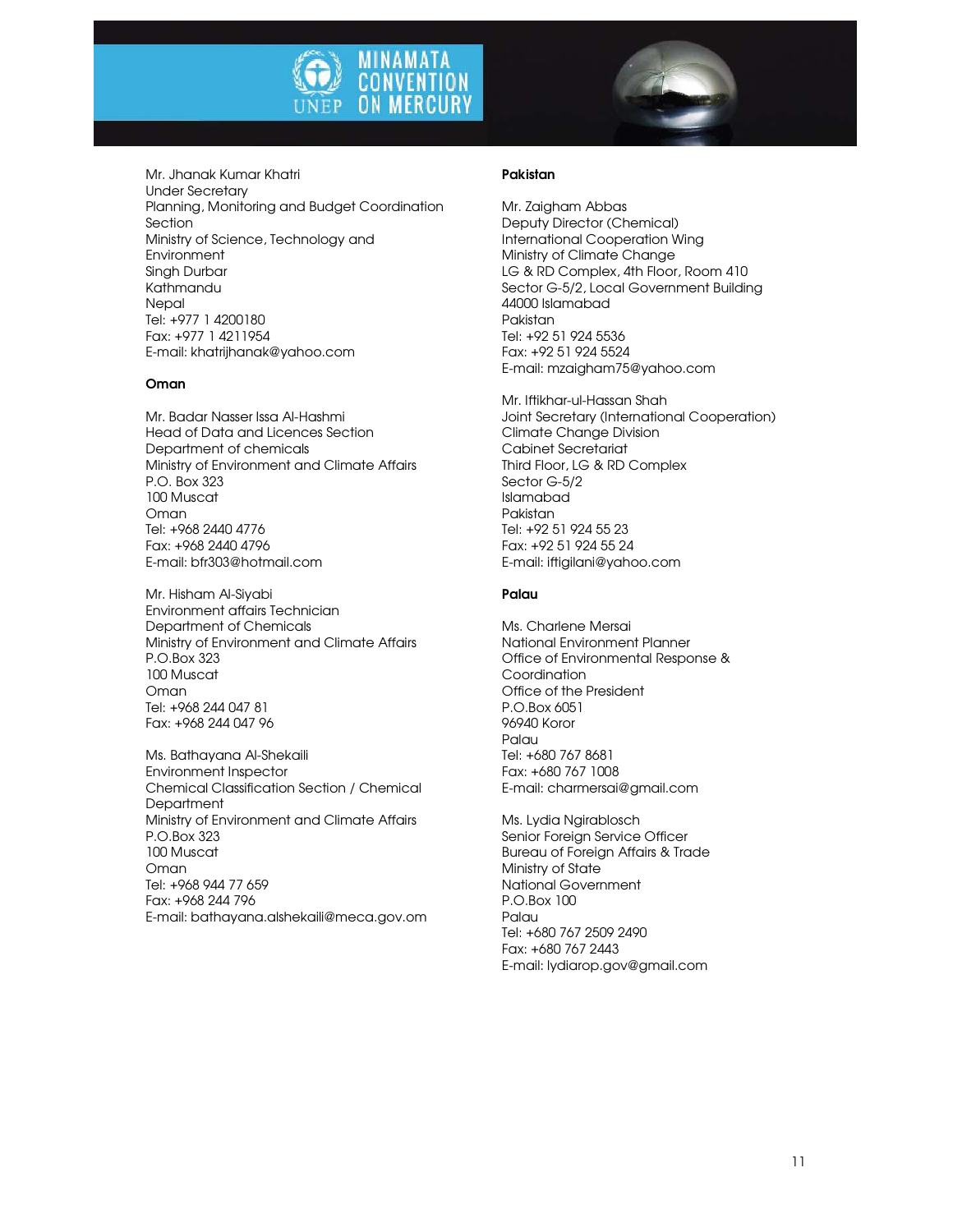

Ms. Rosalita L. Tadao Environmental Health Specialist Division of Environmental of Health Bureau of Public Health, Ministry of Health 1 Hospital Road P.O. Box 6027 96940 Koror Palau Tel: +680 488 6073 / 6345 Fax: +680 488 6194 E-mail: lead@palaunet.com / rlitatadao@yahoo.com

# Papua New Guinea

Ms. Javia Immaculate Senior Trainer, Small Scale Mining Small Scale Mining Branch Mineral Resources Authority of Papua New Guinea P.O. Box 126 Port Moresbu Papua New Guinea Tel: +675 474 6699 E-mail: ijavia@gmail.com / ijavia@mra.gov.pg

Mr. Neyakawapa Kamego Ken Program Officer Department of Health Public Health Division P.O. Box 807 Papua New Guinea Tel: +575 301 37 15 E-mail: ken\_neykawapa@health.gov.pg

Mr. Veari Uali Kula **Director** Industry Services Division Department of Environment and Conservation P.O. Box 6601 Borok Papua New Guinea Tel: +675 325 0780 Fax: +675 325 0182 E-mail: vkula@dec.gov.pg / vearikula@gmail.com

#### Philippines

Mr. Renato Tantoco Cruz Chief Environment Quality Division Department of Environment and Natural Resources (DENR) DENR Compound Visayas Avenue Diliman, Quezon City Manila Philippines Tel: +632 928 8863 Fax: +632 928 8863 E-mail: cruz.renato.t@gmail.com / cruzcruz.renato.t@gmail.com

Mr. Geri-Geronimo Sañez Section Chief Hazardous Waste Management Section Environmental Management Bureau DENR Compound Visayas Avenue Diliman, Quezon City Manila Philippines Tel: +63 2 928 1212 E-mail: geri\_sanez@yahoo.com.ph

#### Republic of Korea

Mr. Kyunghee Choi Director General Environmental Health Research Department / National Institute of Environmental Research Ministry of Environment Hwangyong-ro 42, Seo-gu 404-708 Incheon Republic of Korea Tel: +82 560 7100 Fax: +82 568 2039 E-mail: nierchoi@korea.kr / nierchoi@gmail.com

Ms. Younghee Kim Senior Researcher, Chemical Research Division Environmental Health Researh Department / National Institute of Environmental Research Ministry of Environment Hwangyong-ro 42, Seo-gu 404-708 Incheon Republic of Korea Tel: +82 560 7204 Fax: +82 568 2039 E-mail: Heek89@korea.kr / heek89@gmail.com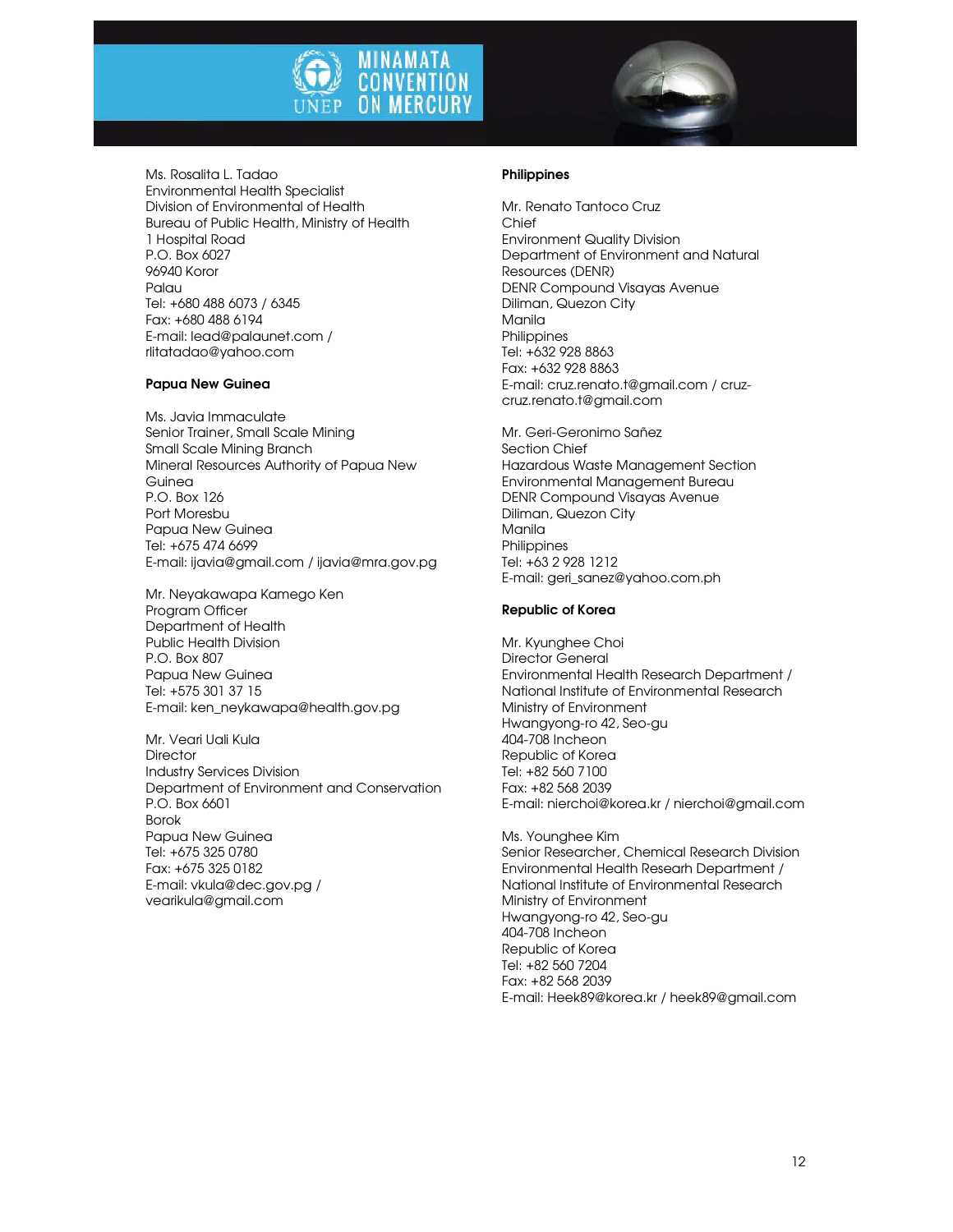

#### Samoa

Ms. Olive Juliet Jay To Registrar of Pesticide Quarantine Division Ministry of Agriculture and fisheries P.O. Box 1874 Apia Samoa Tel: +685 20 924 Fax: -685 20 103 E-mail: ojjayto@gmail.com

Ms. Fuatino Matatumua-Leota Assistant-Chief Executive Officer Division of Environment and Conservation Ministry of Natural Resources and Environment P.O. Box 996 Apia Samoa Tel: +685 728 2549 Fax: +685 23 176 E-mail: fuatino.leota@mnre.gov.ws / fuatinol@gmail.com

Mr. Lameko Tesimale Principle Health Care Waste Officer Health Protection & Enforcement Division Ministry of Health Apia Samoa Tel: +685 68 100 Fax: +685 21 440 E-mail: lamekot@health.gov.ws

#### Saudi Arabia

Mr. Sulaiman Mohammed Alzaben General Director of Chemical Safety and Hazardous Wastes, Presidency of Meteorology and Environment (PME) Officer in charge for Basel, Stockholm and Rotterdam Conventions P.O. Box 9257 Jeddah 21413 Saudi Arabia Tel: +966 12653222 Mobile: +966 565500707 E-mail: smz2002@hotmail.com

Mr. Mohammed A. Assaggaf General Director of EIA Prequalification & **Permits** 112525 Jeddah 21371 Saudi Arabia Tel: +966 2 6536207 Mobile: +966 504647447 Email : massaggaf@pme.gov.sa

Mr.Abdullah Ahmed Bjaili Assistant Director for Chemical Safety and Hazardous Wastes, Presidency of Meteorology and Environment P.O. Box 22773 Jeddah 21416 Saudi Arabia Tel: +966 2 6512312 Mobile: +966 505684248 Email : abjaili@hotmail.com

#### Singapore

Ms. Junhan Shang Engineer Chemical Control Section/Pollution Control **Department** National Environment Agency 40 Scotts Road, # 12-00 Environment Building 228231 Singapore Singapore Tel: +65 6708 6133 Fax: +65 6836 2294 E-mail: shang\_junhan@nea.gov.sg

Ms. Pearl Lynn Tan **Executive** International Relations Department National Environment Agency 40 Scotts Road # 19-00 Environment Building 228231 Singapore Singapore Tel: +65-6731 9646 Fax: +65-6731 9922 E-mail: pearl\_lynn\_tan@nea.gov.sg

Ms. Suzanna Yap Chief Engineer Chemical Control Section/Pollution Control **Department** National Environment Agency 40 Scotts Road, # 12-00 Environment Building 228231 Singapore Singapore Tel: +65 6731 9203 Fax: +65 6836 2294 E-mail: suzanna\_yap@nea.gov.sg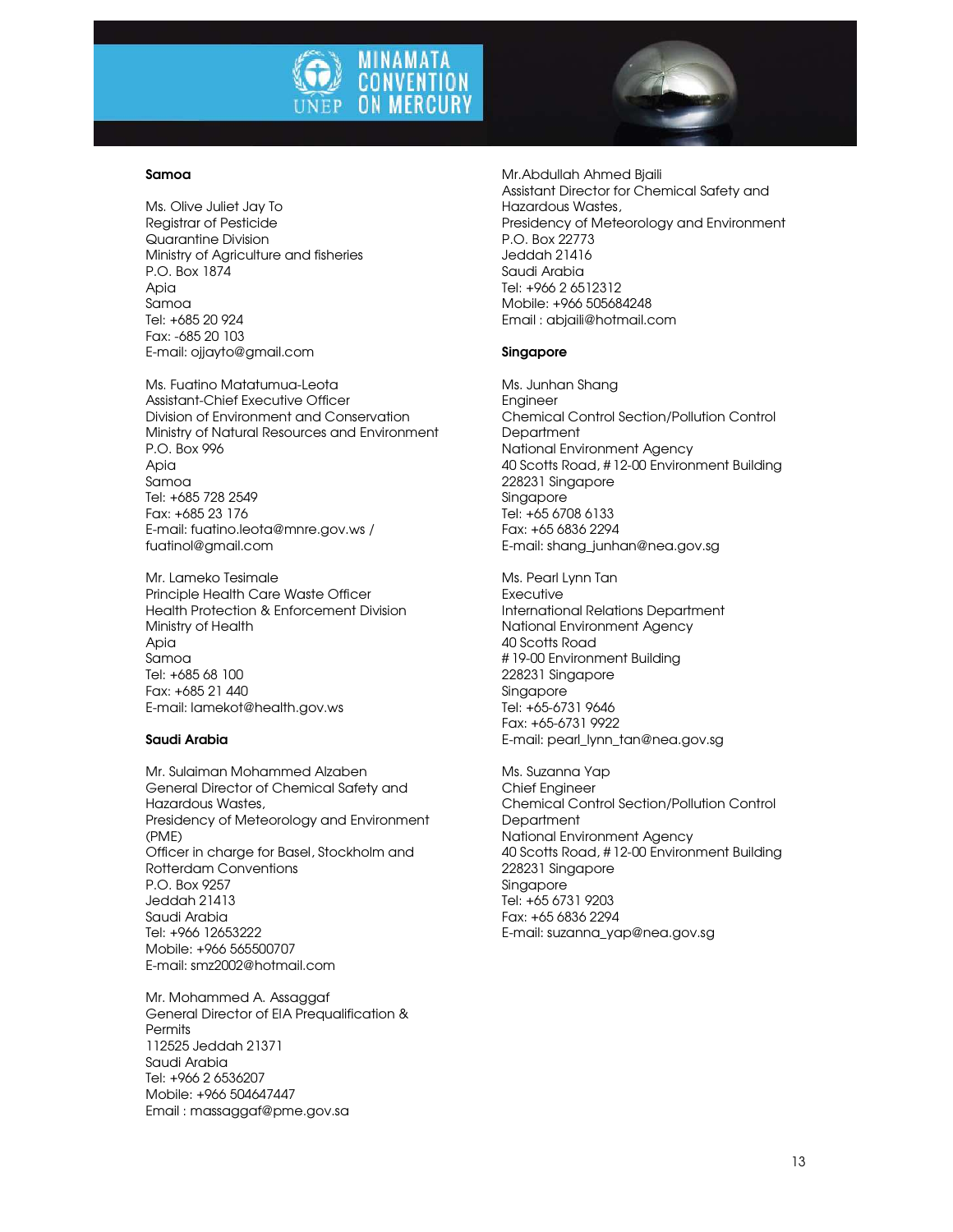



Mr. Quek Yong Seng Engineer Chemical Control Section/Pollution Control **Department** National Environment Agency 40 Scotts Road # 12-00 Environment Building 228231 Singapore Tel: +65-6708 6135 Fax: +65 6836 2294 E-mail: quek\_yong\_seng@nea.gov.sg

Ms. Chye Peng Ang Senior Assistant Director Environmental Policy Division Ministry of the Environment and Water **Resources** 40 Scotts Road Environment Building 228221 Singapore Singapore Tel: +65 673 191 90 E-mail: ang\_chye\_peng@mewr.gov.sg

Ms. Miak Aw Hui Min Senior Executive International Policy Division Ministry of the Environment and Water **Resources** 40 Scotts Road Environment Building 228231 Singapore Singapore Tel: +65 904 058 90 Fax: +673 194 56 E-mail: miak\_aw@mewr.gov.sg

#### Sri Lanka

Mr. K.A.I.D Silva **Director** Air Resource Management and International **Relations** Ministry of Environment and Renewable Energy No. 82, Sampathpaaya Rajamalwatta Road Battaramulla Sri Lanka Tel: +94 11 288 8248 Fax: +94 11 441 0236 E-mail: koralage2001@yahoo.com / eeconga@yahoo.com

Mr. S.M. Werahera Assistant Director Air Resource Management and International Relations Ministry of Environment Rajamal Watta Road **Battaramulla** Sri Lanka Tel: +94 11 288 8248 Fax: +94 11 441 0236 E-mail: smwerahera@yahoo.com / eeconga@yahoo.com

Ms. W. L. C. Wijayasundera Agriculture Officer Department of Agriculture Office of the Registrar of Pesticide No.1056, Gatambe Peradeniya Sri Lanka Tel: +94 812388135 Fax: +94 812388135 E-mail: cwijayasundera@ymail.com

### State of Palestine

Mr. Issam Qasem National Mercury Focal Point Environment Protection Department Environment Quality Authority Main Street Tulkasem State of Palestine Tel: +972 259 926 4232 Fax: +972 926 745 58 E-mail: isammena@hotmail.com

# Syrian Arab Republic

Ms. Roula Abazeed Basel Convention Focal Point Chemical Safety Directorate Ministry of State for Environment Affairs Yousef Azmeh Seq P.O. Box 3773 **Damascus** Syrian Arab Republic Tel: +963 112 317 856 Fax: +963 112 317 856 E-mail: rulaabazeed@yahoo.com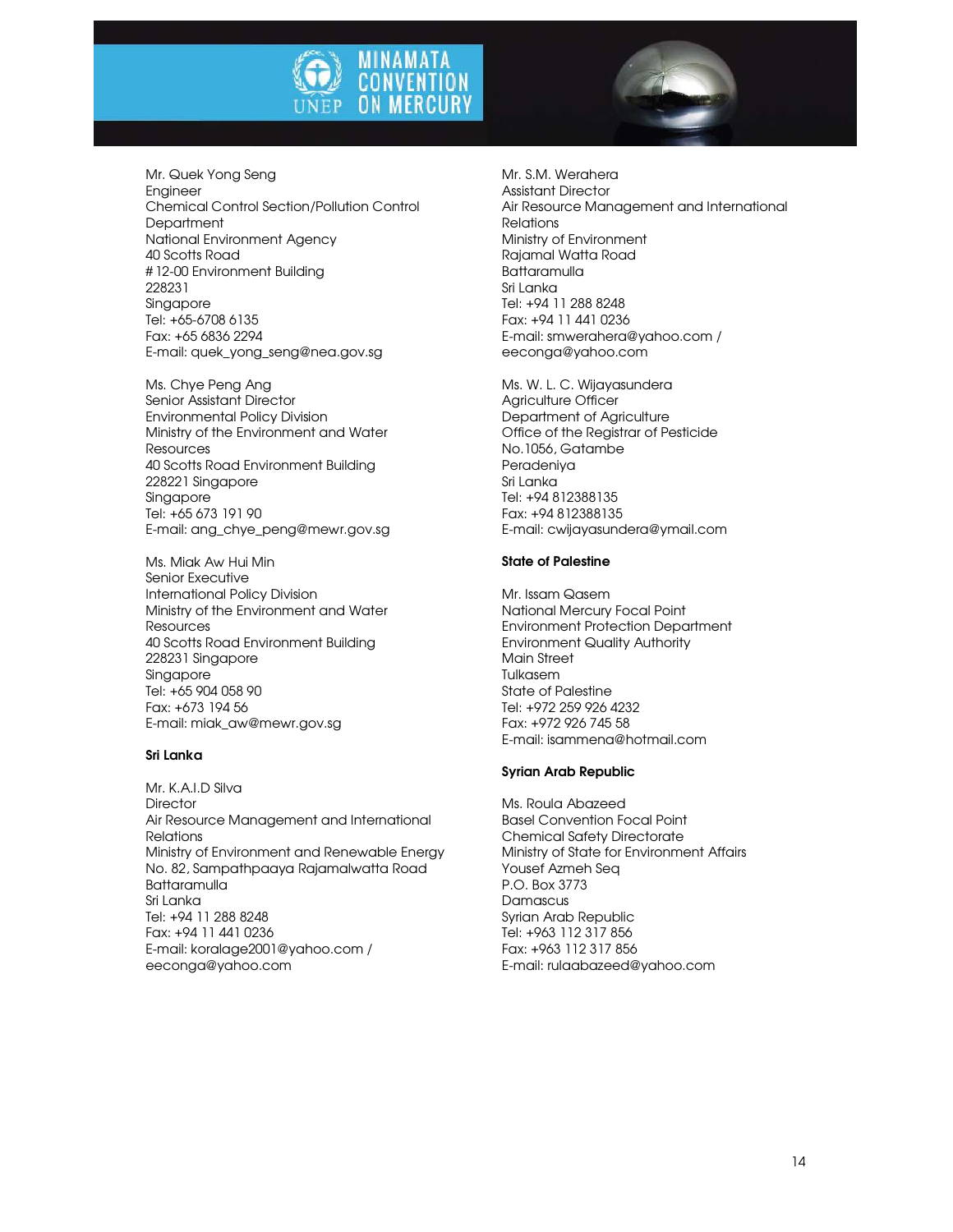



Mr. Eyad Ibrahim Minamata Focal Point Chemical safety Directorate Ministry of state for Environment affairs Yosef Azmeh Seq. P. O. Box: 3773 Damascus Syrian Arab Republic Tel: +963 966026959 Fax: +963 11 2317856 E-mail: eyad-ib@hotmail.com

# Thailand

Mr. Manorat Rittem Environmentalist Pollution Control Department Ministry of Natural Resources and Environment 92 Soi Phahon Yothin 7, Phahon Yothin Road, Phayathai 10400 Bangkok Thailand Tel: +66 2298 2426 Fax: +66 2298 5393 E-mail: manoratr@gmail.com / manorat.r@pcd.go.th

Ms. Chalalai Rungraung Environmentalist, Professional Level Pollution Control Department Ministry of Natural Resources and Environment 92 Soi Phahon Yothin 7, Phahon Yothin Rd. 10400 Bangkok Thailand Tel: +66 2298 2423 Fax: +66 2298 5393 E-mail: chalalai\_rr@hotmail.com

Ms. Makara Tappoon Environmentalist Pollution Control Department Ministry of Natural Resources and Environment 92 Soi Phahon Yothin 7 Phahonyothin Road, Phayathai 10400 Bangkok Thailand Tel: +66 2 298 2416 Fax: +66 2 298 5393 E-mail: mokky\_mokky3@hotmail.com / makara.t@pcd.go.th

### Tonga

Mr. Viliami Manu Deputy Director Agriculture Department Ministry of Agriculture, Food, Forestry, Fisheries P.O.Box 917 Nuku'Alofa Tonga Tel: +676 25050 Fax: +676 23093 E-mail: mafsoils@kalianet.to

Ms. Mafile'o Masi Head of Waste Management and Pollution Control Division Environment Department Ministry of Meteorology, Information, Disaster Management, Environment, Climate Change and Communications Vuna Road P.O.Box 917 Nuku'Alofa Tonga Tel: +676 250 50 Fax: +676 248 61 E-mail: mafileo.masi@gmail.com

Ms. Atelaite Lupe Matoto **Director** Department of Environment Ministry of Meteorology, Energy, Information, Disaster Management, Environment, Climate Change & Communications P.O.Box 917 Nuku'Alofa **Tonga** Tel: +676 25050 E-mail: lupe.matoto@gmail.com

### United Arab Emirates

Ms. Safeyya Saif Rashed Salim Alnaqbi **Chemist** Wastes Department Ministry of Environment and Water Al Wizher 2, 23b P.O.Box 1509 Dubai United Arab Emirates Tel: +971 502 327 797 Fax: +917 4 265 5822 E-mail: ssalnaqbi@moew.gov.ae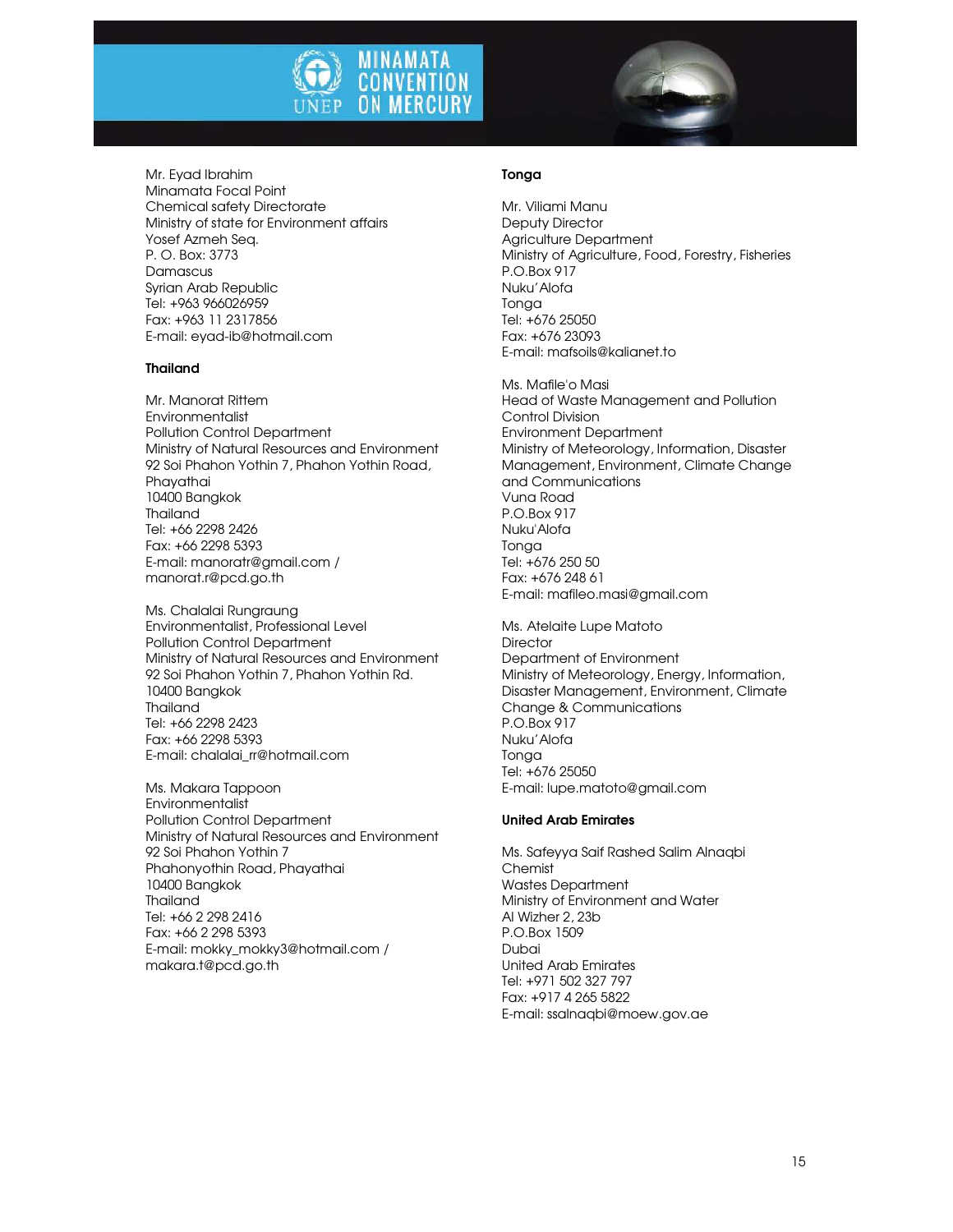



Ms. Mira Alshaami Environmental Coordinator Wastes Department Ministry of Environment and Water 00971 Dubai United Arab Emirates Tel: +971 5 555 666 86 Fax: +917 4 265 5822 E-mail: maalshaami@moew.gov.ae

Mr. Musthafa Luthfi The United Arab Emirates Embassy Jakarta Indonesia E-mail: jakarta@mofa.gov.ae

#### Viet Nam

Ms. Phuong Thuy Le **Official** Division of Convention and International Cooperation Vietnam Chemicals Agency 21 Ngo Quyen, Hoan Kiem 10000 Hanoi Vietnam Tel: +84 4 2220 5136 Fax: +84 4 2220 5038 E-mail: thuylp@moit.gov.vn / pthuyle@gmail.com

Mr. Anh Dung Tran Head of Division Division of Chemicals and Health Impact Assessment Health Environment Management Agency Alley 135, Nui Truc street, Ba Dinh District 10000 Hanoi Vietnam Tel: +84 912257155 E-mail: dungtranvn@gmail.com

# Yemen

Mr. Murad Ahmed Alfakih Head of Environment and Trade Unit Environment and Trade Unit The Environmental Protection Authority / Ministry of Water and Environment Zubiry Street P.O. Box 19714 19719 Sana'a Yemen Tel: +967 773 372 011 E-mail: alfakihmurad@yahoo.com

Mr. Ali Abdullah Al-Dobhani General Director General Department of Chemical Safety and Hazardous Wastes Environment Protection Authority (EPA) Al-Zbyri Street P.O. Box 19719 Sana'a Yemen Tel: +967 711124127 Fax: +967 1 207 327 E-mail: chemicalsafety.ye@gmail.com / alialdobhani@gmail.com

Mr. Mohammed Said El-Mashjary Chairman of EPA Yemen Ministry of Water and Environment, Environment Protection Authority PO Box 19719 Sana'a Yemen Tel: +967 (1) 20 20 12 E-mail: epa-yemen@yemen.net.ye / mss\_mashjary@yahoo.com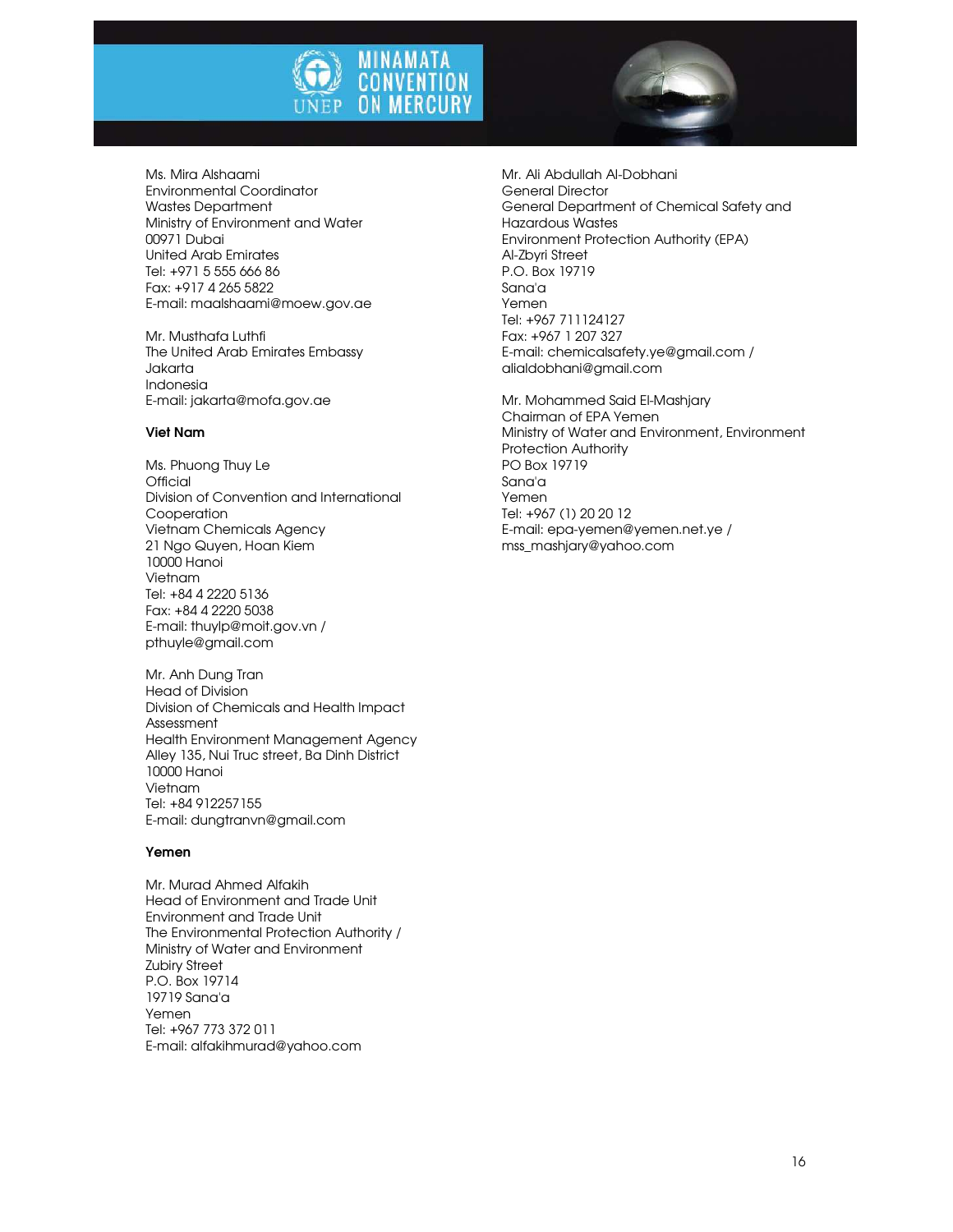



# INTERGOVERNMENTAL **ORGANIZATIONS**

# Global Environment Facility (GEF)

Ms. Lulwa Ali Senior Environmental Specialist Chemicals- GEF Program Unit Global Environment Facility (GEF) P 4-400 1818 H Street NW - 20433 Washington D.C. United States of America Tel: +1 202 473 5618 Fax: +1 202 522 2720 E-mail: lali1@worldbank.org

# UNEP / Regional Office for Asia and the Pacific (ROAP)

Mr. Iyngararasan Mylvakanam Programme Officer United Nations Environment Programme Thailand Tel: +66 2 288 2605 E-mail: Iyngararasan.Mylvakanam@unep.org

# United Nations Development Programme (UNDP)

Ms. Tomoko Furusawa Programme Specialist Montreal Protocol Unit/Chemicals United Nations Development Programme UN Service Building 4th Floor Rajdamnern Nok Ave. 10220 Bangkok Thailand Tel: +66 2 304 9100 ext.2718 Fax: +66 2 280 2700 E-mail: tomoko.furusawa@undp.org

Mr. Anton Sri Probiyantono Programme officer, Analyst/ Technical Officer Environment Unit United Nations Development Programme (UNDP) UNDP CO Indonesia 9th Floor, Menara Thamrin Building, Kav. 3, Jl. MH. Thamrin Jakarta Indonesia Tel: +62-21- 2980-2300 E-mail: anton.probiyantono@undp.org

### United Nations Institute for Training and Research (UNITAR)

Mr. Georg Karlaganis Senior Advisor Chemicals and Waste Management Programme (CWM) United Nations Institute for Training and Research United Nations Institute for Training and Research (UNITAR) Palais des Nations CH-1211 Geneva 10 **Switzerland** Tel: +41 79 415 99 62 Fax: +41 22 917 80 47 E-mail: georg.karlaganis@unitar.org

# United Nations Industrial Development Organization (UNIDO)

Mr. S. Bahri Saha Programme Manager United Nations Industrial Development **Organization** Menara Thamrin 10th Floor Jl. MH Thamrin Kav 3 01250 Jakarta Tel: +62 27 314 8689 Fax: +62 21 390 7126 E-mail: B.Saha@unido.org

Ms. Shadia Bakhait Hajarabi Resident Representative: Indonesia Covering Timor Leste United Nations Industrial Development **Organization** Menara Thamrin 10th Floor Jl. MH Thamrin Kav 3 01250 Jakarta Indonesia Tel: +62 27 314 8689 Fax: +62 21 390 7126 E-mail: S.Hajarabi@unido.org

Ms. Ira Palupi United Nations Industrial Development **Organization** Menara Thamrin 10th Floor Jl. MH Thamrin Kav 3 01250 Jakarta Indonesia Mobile: +621 81384436625 E-mail: i.palupi@unido.org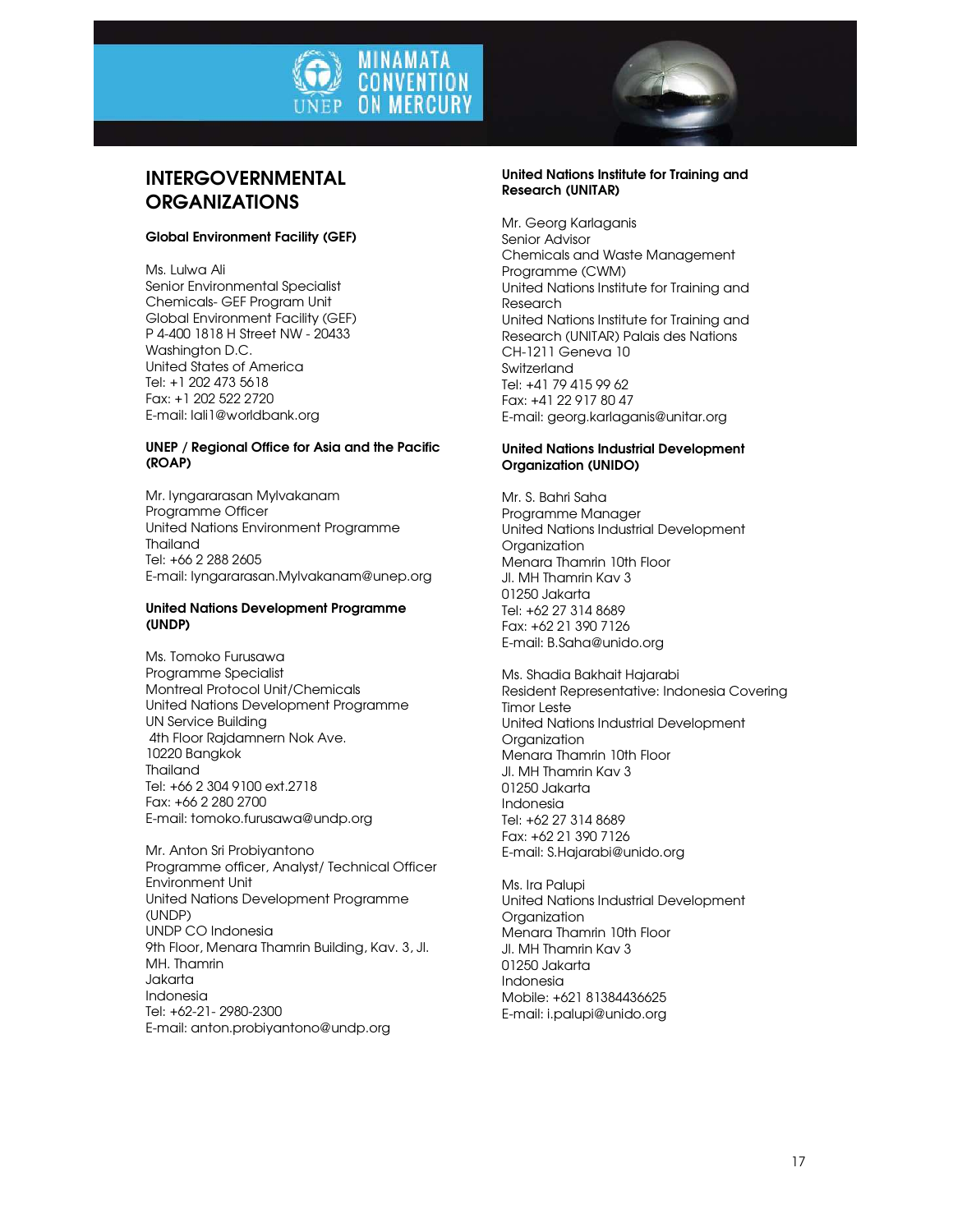



Mr. Rio Deswandi United Nations Industrial Development **Organization** Menara Thamrin 10th Floor Jl. MH Thamrin Kav 3 01250 Jakarta Indonesia Email : rdeswandi@gmail.com

# World Health Organization (WHO)

Ms. Lesley Onyon Regional Advisor Department of Sustainable Development and Healthy Environments World Health Organization World Health House, IP Estate, MG Road 110 002 New Delhi India Tel: +91 11 233 094 50 / 91 9810494366 Fax: +91 11 233 701 97 E-mail: onyonl@who.int

# REGIONAL CENTERS

Basel Convention Regional Centre for Training and Technology Transfer in Iran (BCRC Iran)/ Stockholm Convention Regional Centre for Capacity-Building and the Transfer of Technology in Iran (SCRC Iran)

Mr. Alireza Shiri Garakani V.P. Director Department of Environment Basel Convention Regional Centre for Training and Technology Transfer in Iran (BCRC Iran)/ Stockholm Convention Regional Centre for Capacity-Building and the Transfer of **Technology** Hakim free way Pardisan Eco Park Tehran Iran Tel: +98 21 48 25 54 30 Fax: +98 21 4473 97 38 E-mail: ashiri@bcrc.ir

# Kuwait Institute for Scientific Research

Mr. Abdulnabi Al Ghadban Principal Research Scientist Environment And Life Sciences Center Kuwait Institute For Scientific Research P.O.Box 24885 Safat Kuwait Tel: +95 972 346 99 Fax: +95 249 890 89 E-mail: aghadban@kisr.edu.kw

#### Secretariat of the Pacific Regional Environment Programme (SPREP)

Mr. Frank Griffin Hazardous Waste Management Adviser Waste Management and Pollution Control Division Secretariat of the Pacific Regional Environment Program (SPREP) P.O. Box 240 Apia Samoa Tel: +685 219 29 Fax: +685 202 31 E-mail: frankg@sprep.org

#### Stockholm Convention Regional Centre (SCRC), China / Basel Convention Regional Center (BCRC) for Asia and the Pacific, China

Ms. Lixia Zheng Programme Officer Basel Convention Regional Centre for Asia & the Pacific (BCRC) / Stockholm Convention Regional Centre in China School Of Environment, Room 805 Tsinghua University Haidan District 100084 Beijing China Tel: +86 10 6279 4351 Fax: +86 10 6277 2048 E-mail: zhenglx@tsinghua.edu.cn / bccc@tsinghua.edu.cn

### Stockholm Convention Regional Centre for Capacity-Building and the Transfer of Technology in India (SCRC India)

Mr. Sanjeev Kumar Singh Senior Scientist National Environmental Engineering Research Institute (NEERI) Nehru Marg, Wardha Road 440 020 Nagpur India Tel: +91 9422304282 Fax: +91 712 224 9900 E-mail: skr\_singh@neeri.res.in / sanjeev1890@gmail.com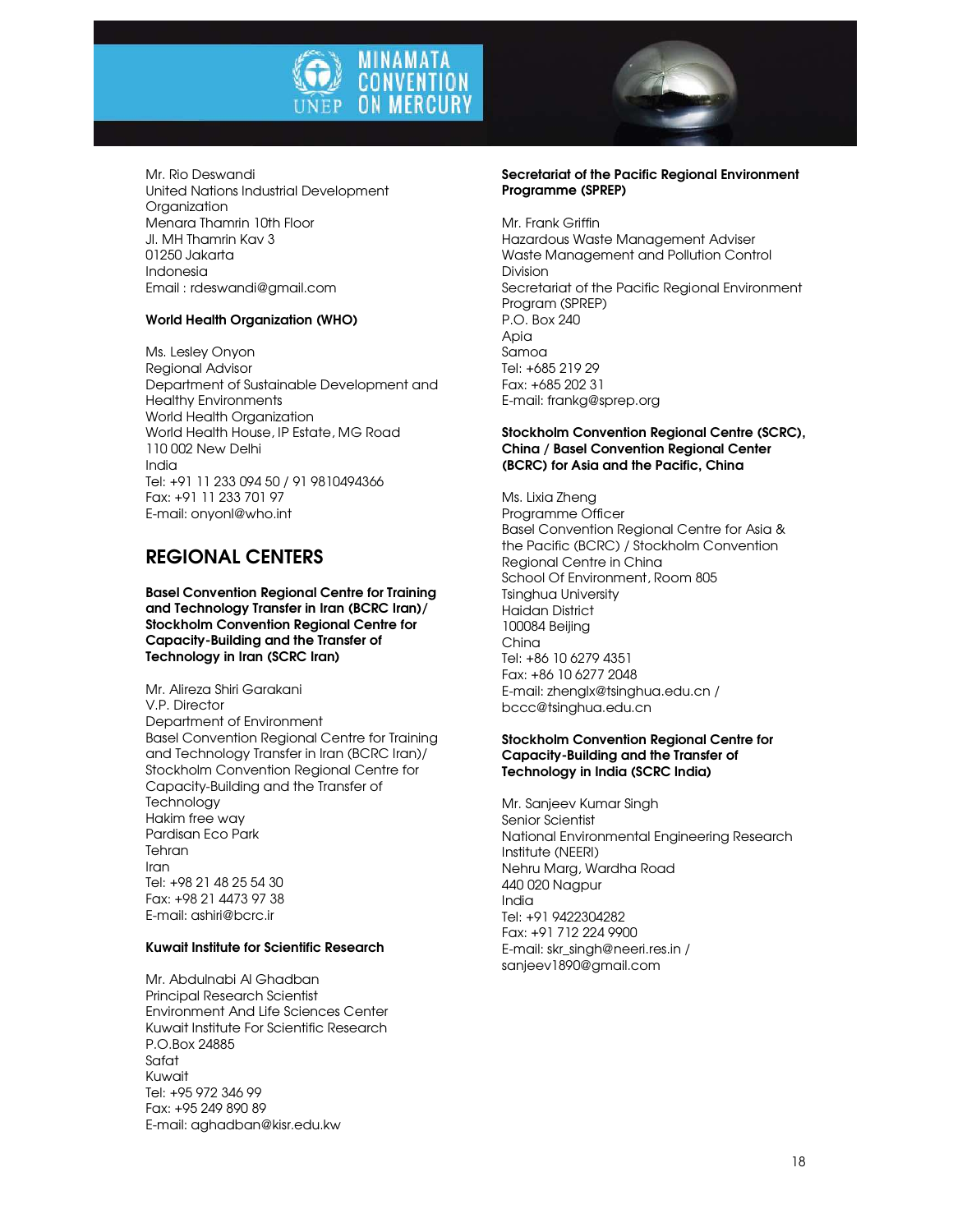



#### Basel Convention Regional Centre for South-East Asia (BCRC-SEA) / Stockholm Convention Regional Centre (SCRC) Indonesia

Mr. Ridwan D. Tamin **Director** Basel Convention Regional Centre for South-East Asia (BCRC-SEA) / Stockholm Convention Regional Centre (SCRC) Indonesia Jl. D.I. Pandjaitan Kav. 24 Building A Ground Floor Kebon Nanas, Jakarta Timur 13410 Indonesia Tel: +62 21 8520408 Fax: +62 21 8520408

Ms. Cynthia Indriani Executive Secretary Basel Convention Regional Centre for South-East Asia (BCRC-SEA) / Stockholm Convention Regional Centre (SCRC) Indonesia Jl. D.I. Pandjaitan Kav. 24 Building A Ground Floor Kebon Nanas, Jakarta Timur 13410 Indonesia Tel: +62 21 8520408 Fax: +62 21 8520408

Mr. Muhammad Sholihin Financial Officer Basel Convention Regional Centre for South-East Asia (BCRC-SEA) / Stockholm Convention Regional Centre (SCRC) Indonesia Jl. D.I. Pandjaitan Kav. 24 Building A Ground Floor Kebon Nanas, Jakarta Timur 13410 Indonesia Tel: +62 21 8520408 Fax: +62 21 8520408

Mr. Rizcky Rezza Bramansyah Technical Officer Basel Convention Regional Centre for South-East Asia (BCRC-SEA) / Stockholm Convention Regional Centre (SCRC) Indonesia Jl. D.I. Pandjaitan Kav. 24 Building A Ground Floor Kebon Nanas, Jakarta Timur 13410 Indonesia Tel: +62 21 8520408 Fax: +62 21 8520408

Ms. Chaerunnisa Sumapradja Administrative Staff Basel Convention Regional Centre for South-East Asia (BCRC-SEA) / Stockholm Convention Regional Centre (SCRC) Indonesia Jl. D.I. Pandjaitan Kav. 24 Building A Ground Floor Kebon Nanas, Jakarta Timur 13410 Indonesia Tel: +62 21 8520408 Fax: +62 21 8520408

# NON GOVERNMENTAL **ORGANIZATIONS**

# Balifokus Foundation

Ms. Yuyun Ismawati Senior Advisor / IPEN lead for ASGM Balifokus Foundation Mandalawangi No.5 Jl. Tukad Tegalwangi, Sesetan – Denpasar 80223 Bali Indonesia Tel: +62 361 233520 Fax: +62 361 233520 E-mail: yuyun@balifokus.asia

# Basel Action Network (BAN)

Mr. Richard Gutierrez Executive Director Southeast Asia Basel Action Network (BAN) Suite 332 Eagle Court Condominium 26 Matalino Street, Diliman 1100 Quezon City **Philippines** Tel: +63 2 239 4392 Fax: +63 2 239 4392 E-mail: rgutierrez@ban.org

# International POPs Elimination Network (IPEN)

Mr. Emmanuel Maria Calonzo Co- Chair International POPs Elimination Network Unit 329, Eagle Court 26 Matalino St. 1101 Quezon City Philippines Tel: +632 441 18 46 Fax: +632 441 18 46 E-mail: manny@ipen.org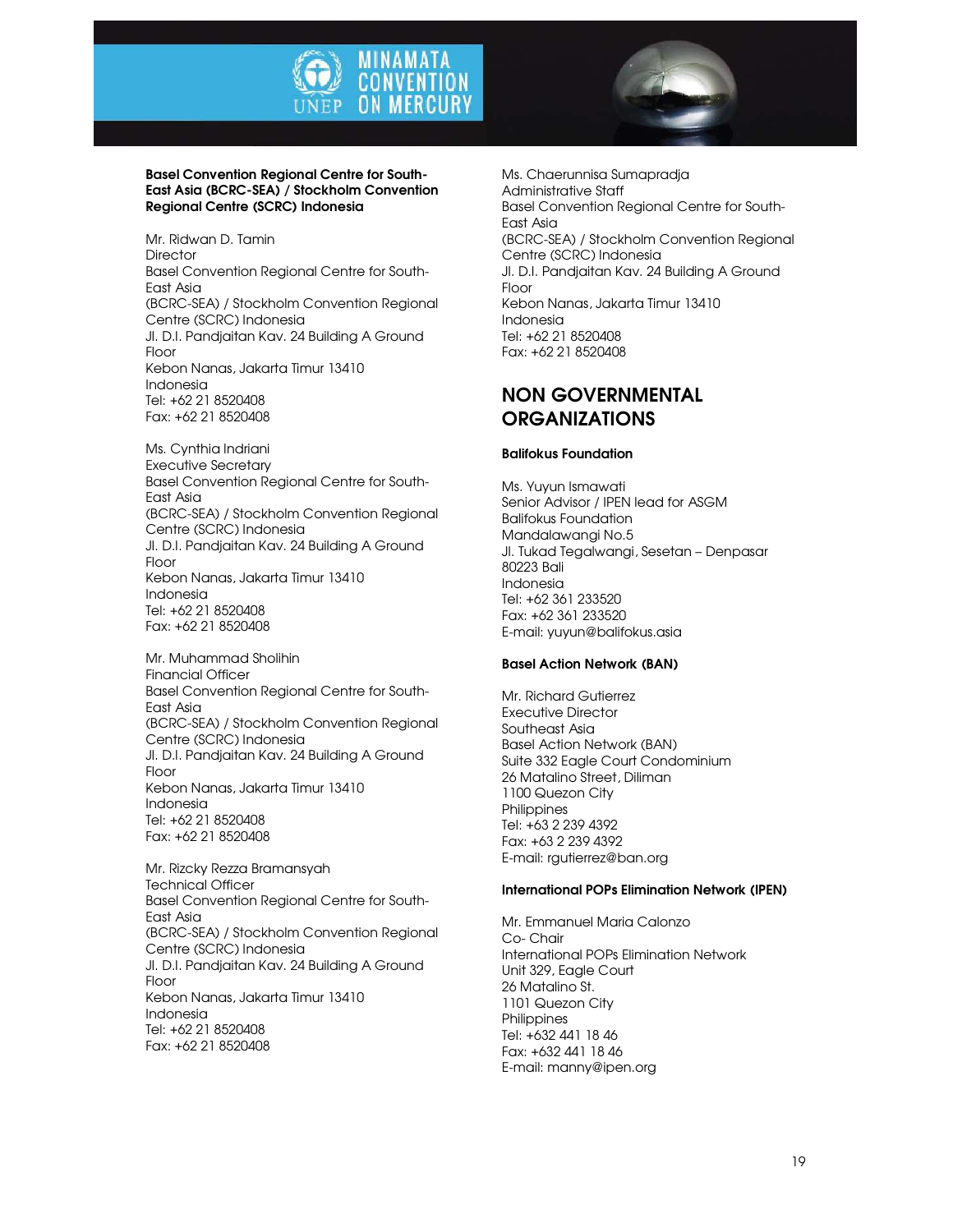

Mr. Joseph DiGangi Senior Science and Technical Advisor International POPs Elimination Network (IPEN) 1962 University Ave, Suite #3 94704 Berkeley United States of America Tel: +1 510 704 1962 Fax: +1 510 883 9493 E-mail: joe@ipen.org

Mr. Yoichi Tani Collaboration Center for Minamata Disease Victims Minamata Victims and Citizens Addressing the Mercury Treaty International POPs Elimination Network (IPEN) 108 Nanpukuji, Minamata, Kumamoto 867-0023 Japan Tel: +81 966 63 8779 Fax: +81 966 63 8779 E-mail: ezg01444@nifty.com

Mr. Shigeharu Nakachi International POPs Elimination Network (IPEN) E-mail: nakachi@kumagaku.ac.jp

Mr. Jossep F. William International POPs Elimination Network (IPEN) E-mail: jossepbill@gmail.com

Mr. Fradico Teorgiowi International POPs Elimination Network (IPEN) E-mail: fradicodr.@gmail.com

# League of Independent Activists (INDYACT)

Mr. Naji Kodeih Policy Advisor / Toxic Campaigner Chemicals / Toxics / Hazardous Waste Management IndyACT, League of Independent Activists Rmail Nahr Street, Jaara Building. 4th floor P.O.Box 14 5472 10550 Beirut Lebanon Tel: +961 1 448 649 Mobile : +961 3315326 Fax: +961 1 448 649 E-mail: najikodeih@gmail.com / nkodeih@indyact.org

#### World Alliance for Mercury Free Dentistry

Mr. Lillian Ebuen **Dental** IAOMT Philippines Rm 103 Alpha Bldg # 77 Boni Serrano Avenue, Cubao 1109 Quezon city **Philippines** Tel: +632 727 8665

E-mail: totalbodydentistry@yahoo.com

# PAN Asia Pacific

Ms. Rosa Vasquez Programme Officer Pesticide Programme PAN Asia Pacific P.O. Box 1170 10850 Penang Malaysia Tel: +604 657 0271 / 656-0381 Fax: +604 658 3960 E-mail: chela.vazquez@panap.net

# OTHER OBSERVERS

#### Indonesia

Ms. Sri Pujiati Ministry of Agriculture Indonesia Tel: +62 21 7810044 Mobile: +62 (0) 8129560781 E-mail: spujiati@yahoo.com

Ms. Upik Sitti Aslia Head of Division for Notification and Recommendation for Waste Transboundary Movement Ministry of Environment and Forestry Jl. D.I. Pandjaitan Kav 24. Building C Kebon Nanas Jakarta Timur 13410 Indonesia E-mail: usaslia@yahoo.com

Ms. Amelia Rachmatunisa Head of Sub Division for Recommendation for **Transboundary** Movement of Waste Ministry of Environment and Forestry Jl. D.I. Pandjaitan Kav 24. Building C Kebon Nanas Jakarta Timur 13410 Indonesia E-mail: rachmatunisa@yahoo.com

Ms. Yunik Kuncaraning Purwandari Head of Sub Division for Evaluation of Hazardous Substances Management Ministry of Environment and Forestry Jl. D.I. Pandjaitan Kav 24. Building C Kebon Nanas Jakarta Timur 13410 Indonesia Tel: +62 21 85905639 E-mail: yunikkuncar@yahoo.com/yunikkuncar@gmail.c om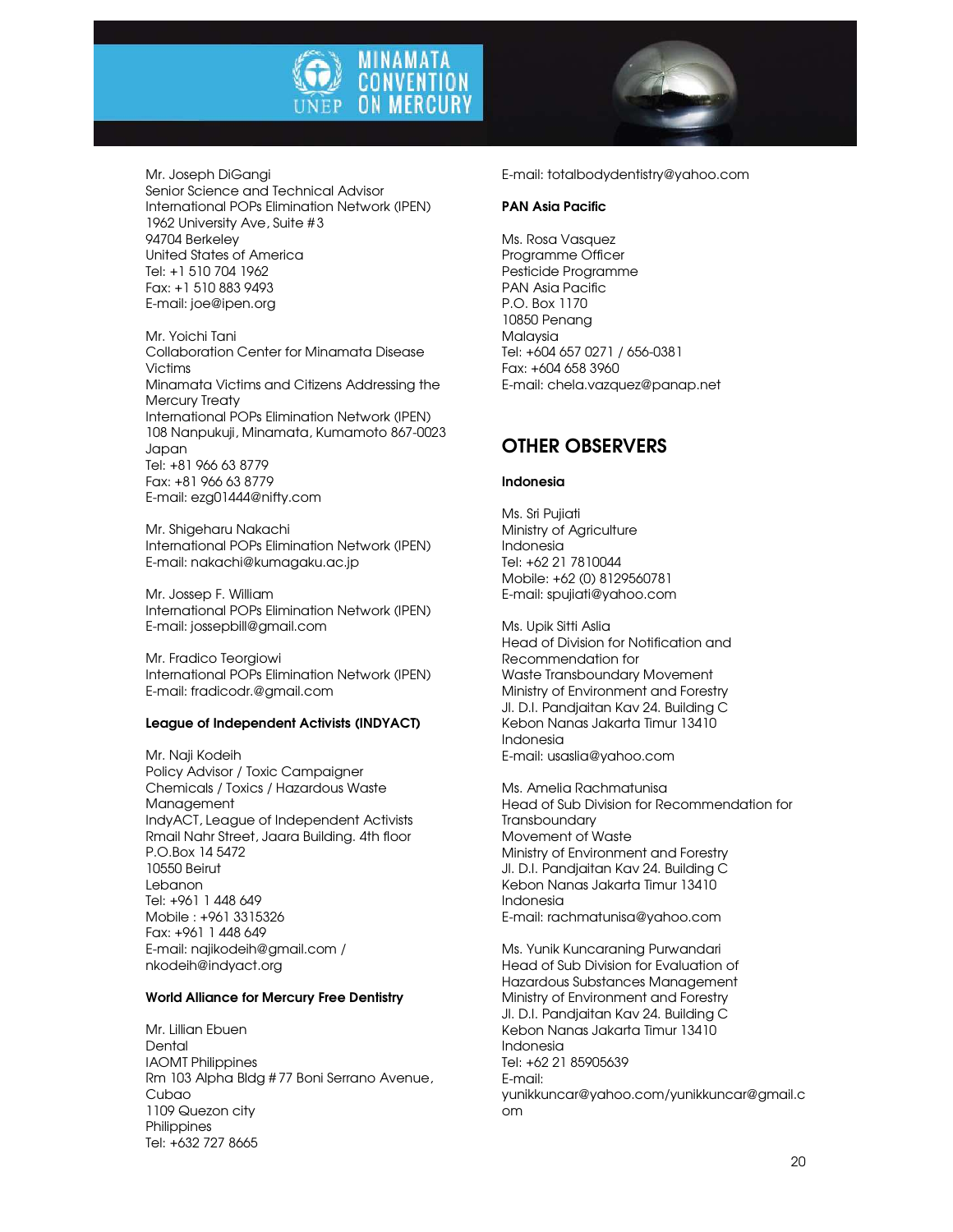



Mr. R. Budi Setiadi Head of Sub Division for Notification Ministry of Environment and Forestry Jl. D.I. Pandjaitan Kav 24. Building C Kebon Nanas Jakarta Timur 13410 Indonesia Tel: +62 21 85911114 E-mail: r\_budi\_setiadi@yahoo.com

Mr. Aditia Nugraha Staff of Sub Division for Evaluation of Hazardous Substances Management Ministry of Environment and Forestry Jl. D.I. Pandjaitan Kav 24. Building C Kebon Nanas Jakarta Timur 13410 Indonesia Tel: +62 21 85905639 E-mail: aditianugraha89@gmail.com

Mr. Agus Muktamar Head of Section Ministry of Foreign Affair Indonesia E-mail: dsuga.muktamar@gmail.com

Mr. Iwan Nefawan Directorate of Environmental Health Ministry of Health Tel: +62 21 4245778 Fax: +62 21 4245778 E-mail: iwan\_nefawan@yahoo.com

Ms. Tri Ligayanti Section Head of Business Climate and Cooperation Inorganic Chemicals, Directorate of Basic Chemical Industry Ministry of Industry Indonesia Tel: +62 21 525 3214 Fax: +62 21 525 3214 E-mail: triligayanti@gmail.com

Ms. Iriana Trimurty Ryacudu Deputy Director of Import of Chemical. Mining and Waste Product Directorate of Import Ministry of Trade Indonesia Tel: +621 3858171 Fax: +621 3858194 E-mail: iriana.ryacudu@kemendag.go.id/zuharya@yah oo.com

Ms. Rachmani Widyawati Wahyudi Analyst of Foreign Trade Regulation Directorate of Import Ministry of Trade Indonesia Tel: +62 21 3858171 Fax: +62 21 3858194 E-mail: rachmani.wahyudi@gmail.com

Ms. Tri Fitriani Ministry of Trade, Indonesia

Ms. Silvi M. Ministry of Trade, Indonesia

Ms. Desayu Ministry of Trade, Indonesia

### Malaysia

Mr. Faridz Gohim Abdullah Ministry of Natural Resources and Environment Putrajaya Malaysia

Ms. Mardiana Abdul Latif Ministry of Human Resources Putrajaya Malaysia

Mr. Muhammad Razman Abu Samah Ministry of International Trade and Industry Malaysia

Ms. Sarah Khalilah Abdul Rahman Attorney General's Chambers Malaysia E-mail: sarah.khalilah@agc.gov.my

# Sweden

Ms. Johanna Lissinger Peitz Deputy Director Division for Climate Ministry of the Environment and Energy Government Offices of Sweden SE-103 33 Stockholm Swedem Tel: +46 8-4055561 Fax: +4670-3492022 E-mail: johanna.lissinger.peitz@gov.se

# **Switzerland**

H.E Ms. Yvonne Baumann Ambassador Extraordinary and Plenipotentiary to the Republic of Indonesia Embassy of Switzerland E-mail: yvonne.baumann@eda.admin.ch